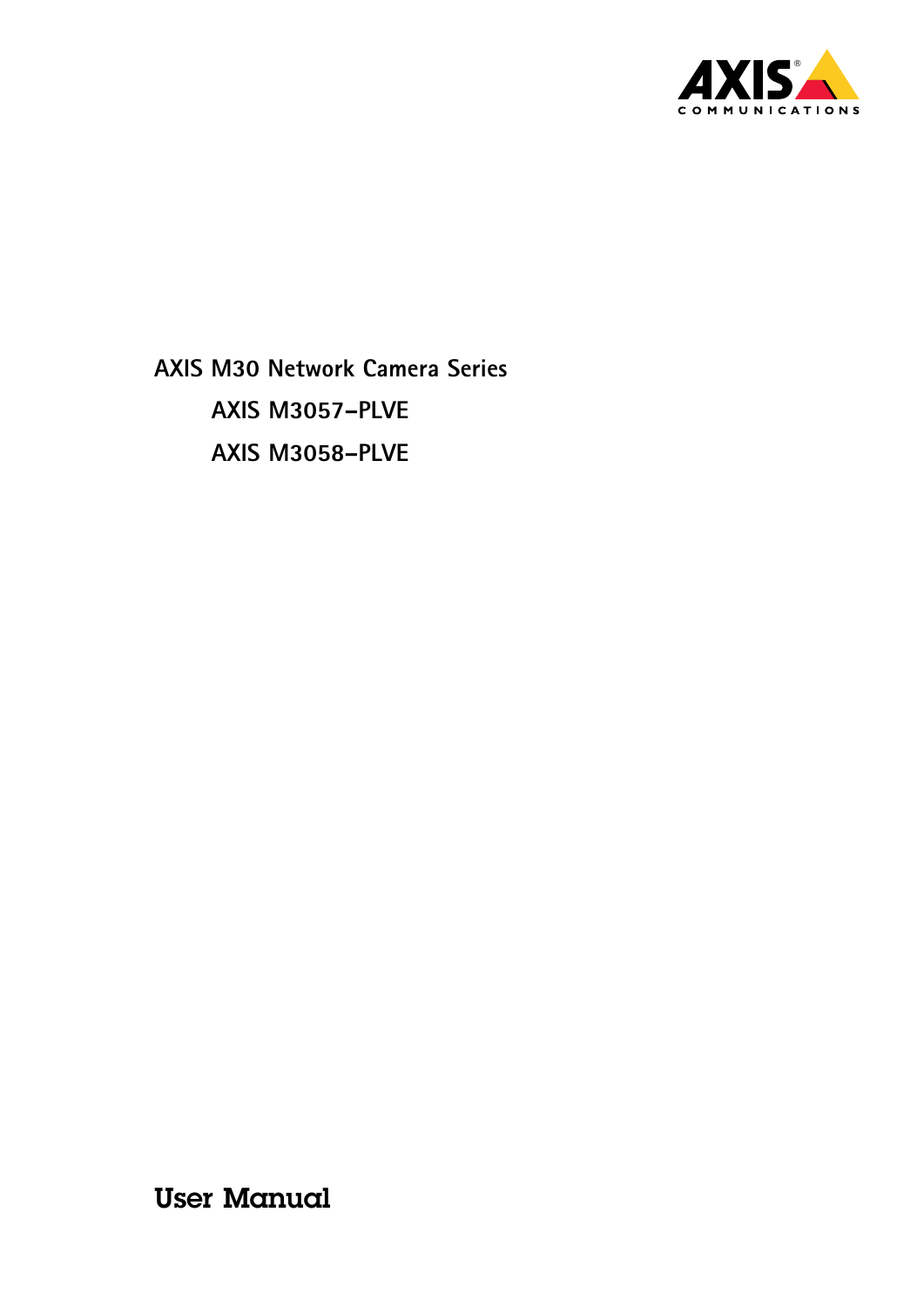## Table of Contents

| 3                                              |
|------------------------------------------------|
| $\overline{4}$                                 |
| 5                                              |
| $\overline{5}$                                 |
| 5                                              |
| $\overline{7}$                                 |
| 7                                              |
| 9                                              |
| $1\overline{2}$                                |
| 12                                             |
|                                                |
| 13                                             |
| 14                                             |
| 15                                             |
| 17                                             |
| 19                                             |
| 19<br>How to reset to factory default settings |
| 19                                             |
| 19                                             |
| 20                                             |
|                                                |
| 21                                             |
| 23                                             |
| 23                                             |
| 23                                             |
| 23<br><b>Buttons</b>                           |
| 23                                             |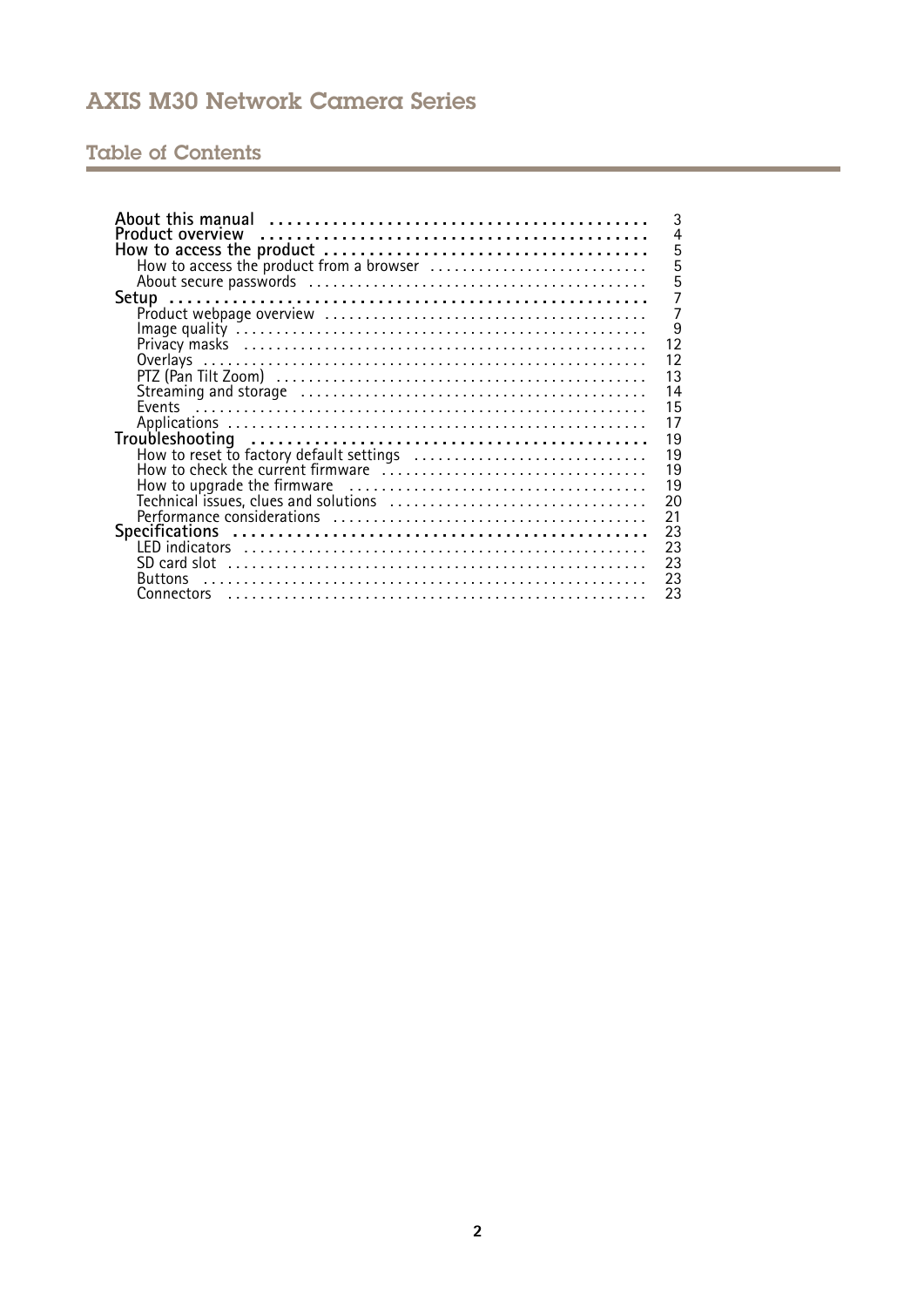## <span id="page-2-0"></span>About this manual

## About this manual

This user manual describes multiple products. Some of the instructions may not be relevant for your product.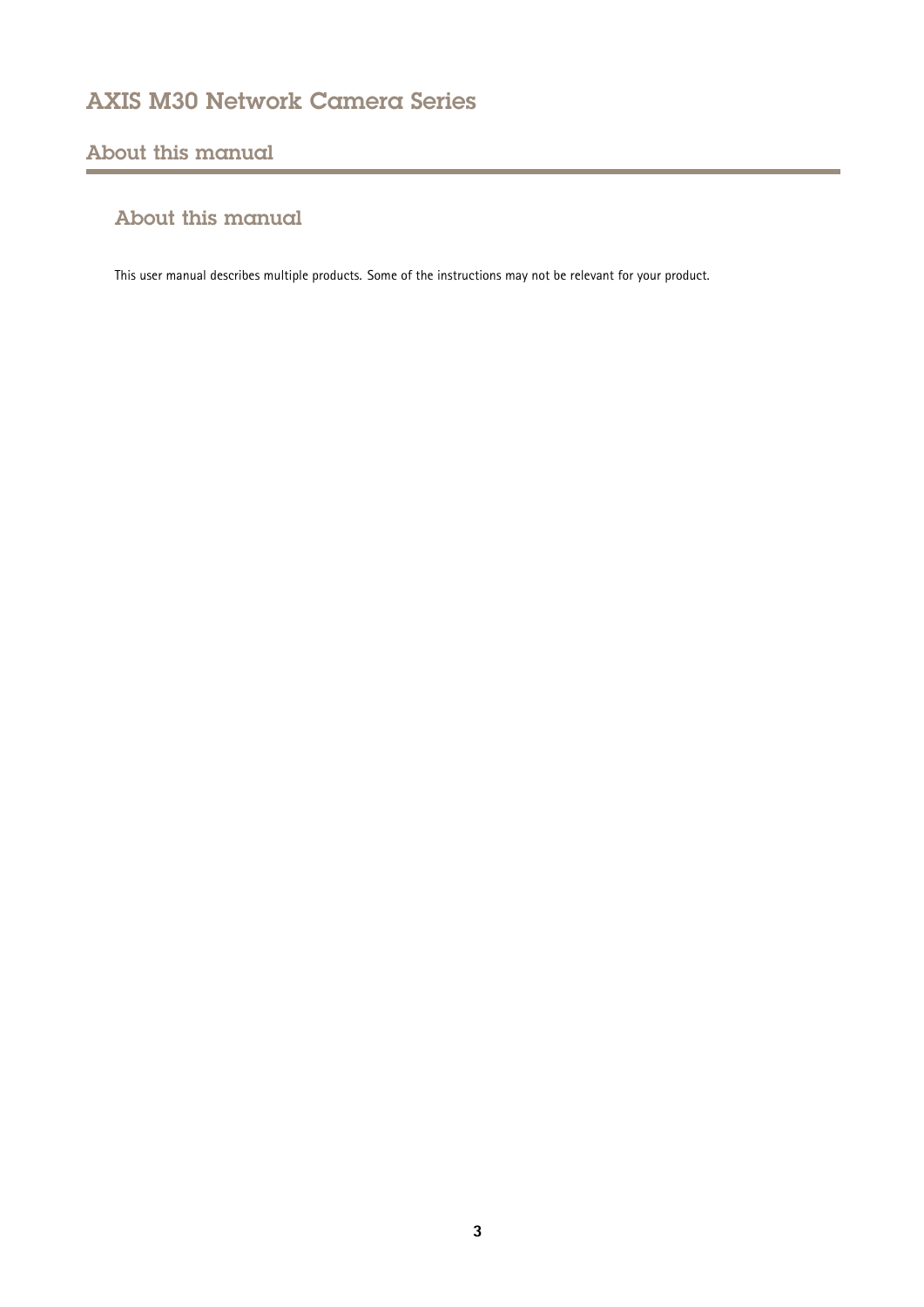## <span id="page-3-0"></span>Product overview

## Product overview



- *1 Mounting bracket*
- *2 Camera unit*
- *3 Cover*
- *4 IR illumination*
- *5 Lid*
- *6 Network connector (PoE)*
- *<sup>7</sup> Part number (P/N) & Serial number (S/N)*
- *8 Status LED indicator*
- *9 I/O connector*
- *10 Control button*
- *11 HDMI connector*
- *12 SD card slot*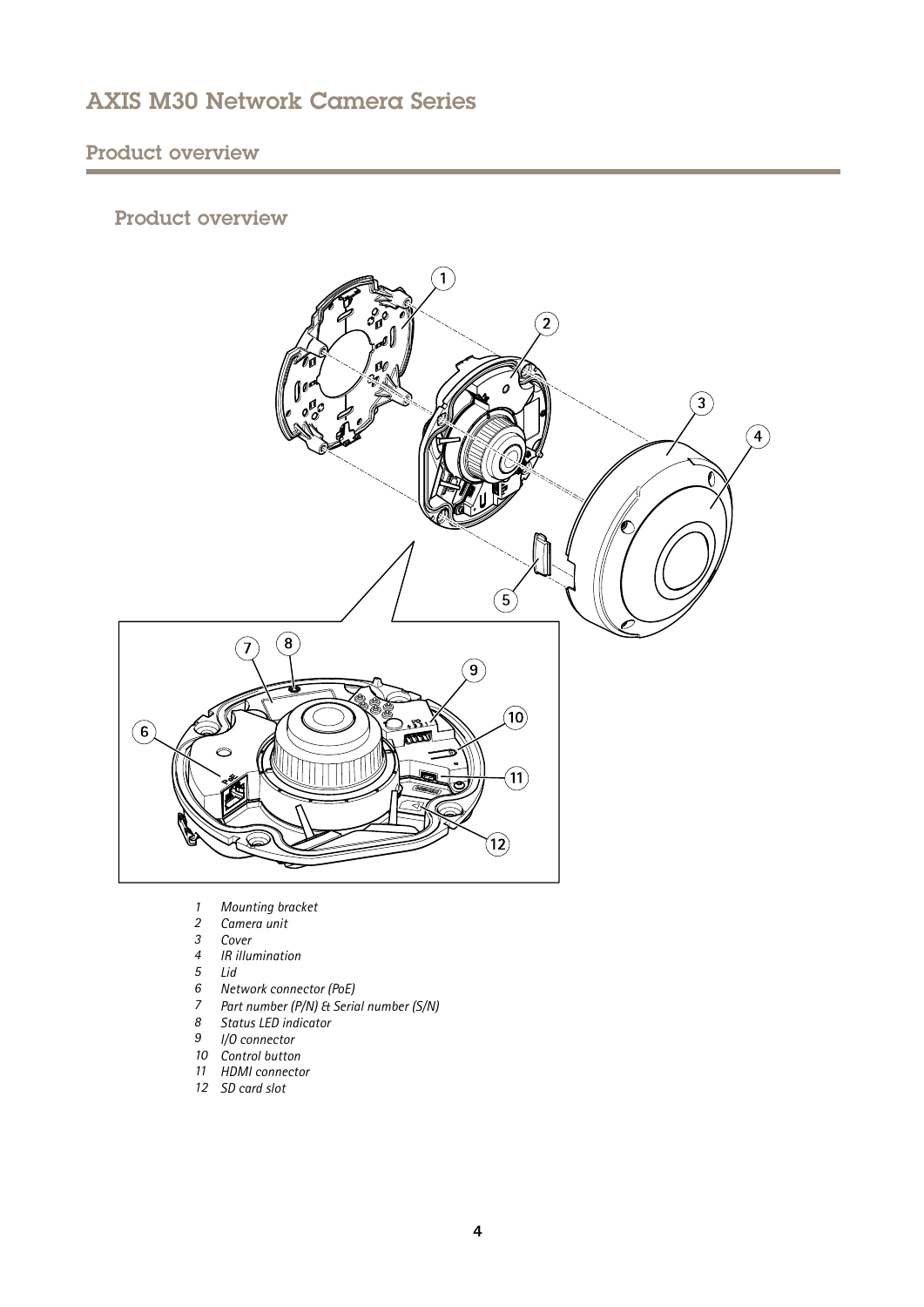### <span id="page-4-0"></span>How to access the product

## How to access the product

AXIS IP Utility and AXIS Device Manager are recommended methods for finding Axis products on the network and assigning them IP addresses in Windows®. Both applications are free and can be downloaded from *axis.com/support*

The product can be used with the following browsers:

- Windows®: Chrome™ (recommended), Firefox®, Edge®, or Opera®
- $OS X^{\circ}$ : Chrome<sup>IM</sup> (recommended) or Safari $^{\circ}$
- Other operating systems: Chrome<sup>IM</sup> or Firefox<sup>®</sup>.

If you need more information about recommended browsers, go to *axis.com/browser-support*

### **How to access the product from <sup>a</sup> browser**

- 1. Start <sup>a</sup> web browser.
- 2. Enter the IP address or host name of the Axis product in the browser's address field.

To access the product from <sup>a</sup> Mac computer (OS X), go to Safari, click on Bonjour and select the product from the drop-down list. To add Bonjour as <sup>a</sup> browser bookmark, go to **Safari <sup>&</sup>gt; Preferences**.

If you do not know the IP address, use AXIS IP Utility to locate the product on the network. For information about how to discover and assign an IP address, see the document *How to assign an IP address and access your device* on the product page at *axis.com*.

- 3. Enter your username and password. If this is the first time the product is accessed, the root password must first be configured.
- 4. The product's live view page opens in your browser.

#### **About secure passwords**

#### Important

Axis devices send the initially set password in clear text over the network. To protect your device after the first login, set up <sup>a</sup> secure and encrypted HTTPS connection and then change the password.

The device password is the primary protection for the data and services. Axis devices do not impose <sup>a</sup> password policy as they may be used in various types of installations. To protect your data we recommend that you:

- Change the default password that comes with the devices.
- Use <sup>a</sup> password with at least 8 characters, preferably created by <sup>a</sup> password generator.
- Don't expose the password.
- Change password at <sup>a</sup> recurring interval, at least once <sup>a</sup> year.

#### **Set <sup>a</sup> secure password for the root account**

#### Important

The default administrator user name **root** cannot be deleted. If the password for root is lost, the device must be reset to the factory default settings.

- 1. Make sure to follow the instructions about secure passwords. See *About secure passwords on page 5* .
- 2. Type <sup>a</sup> password and then retype it to confirm the spelling.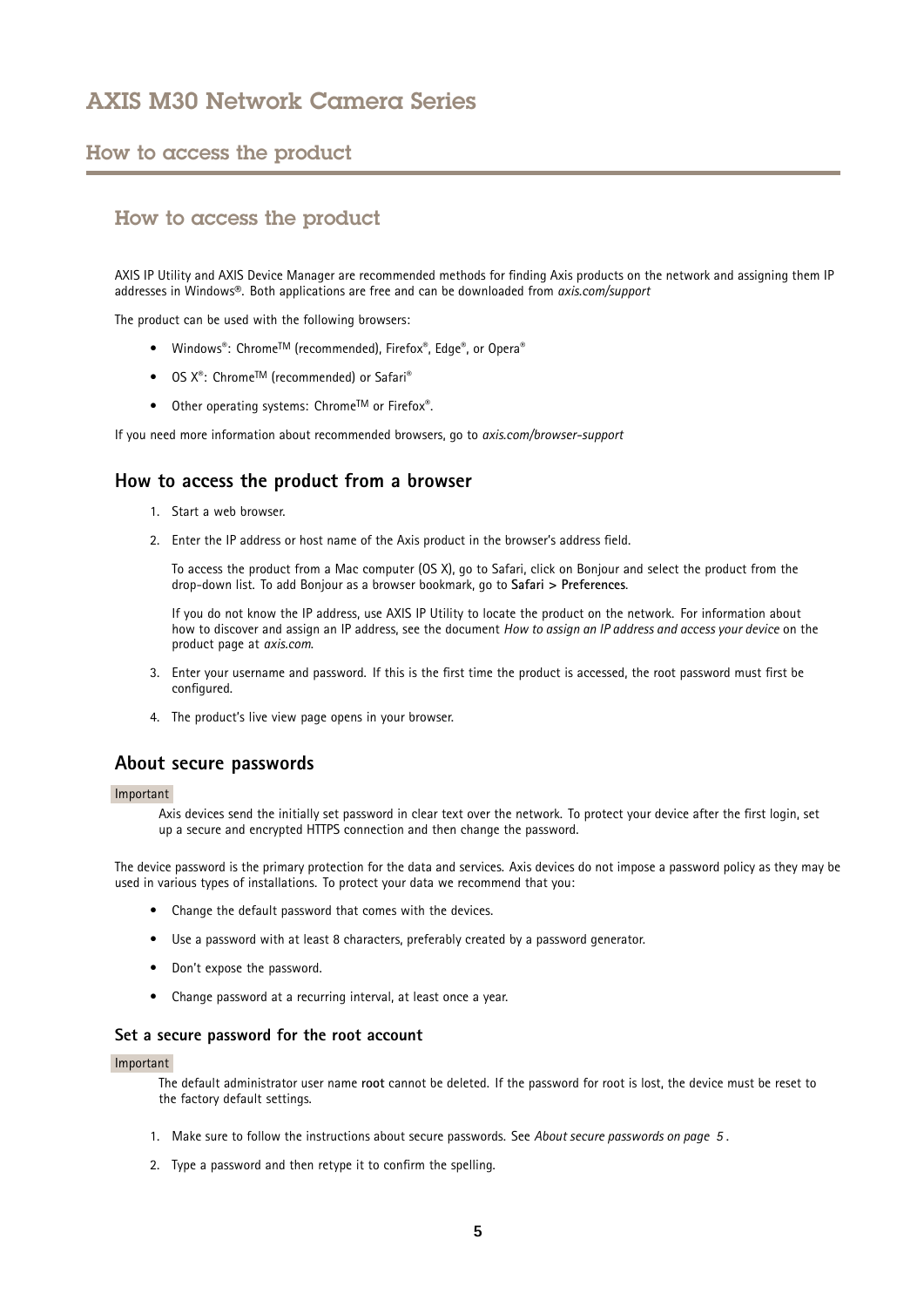How to access the product

3. Click **Create login**. The password has now been configured.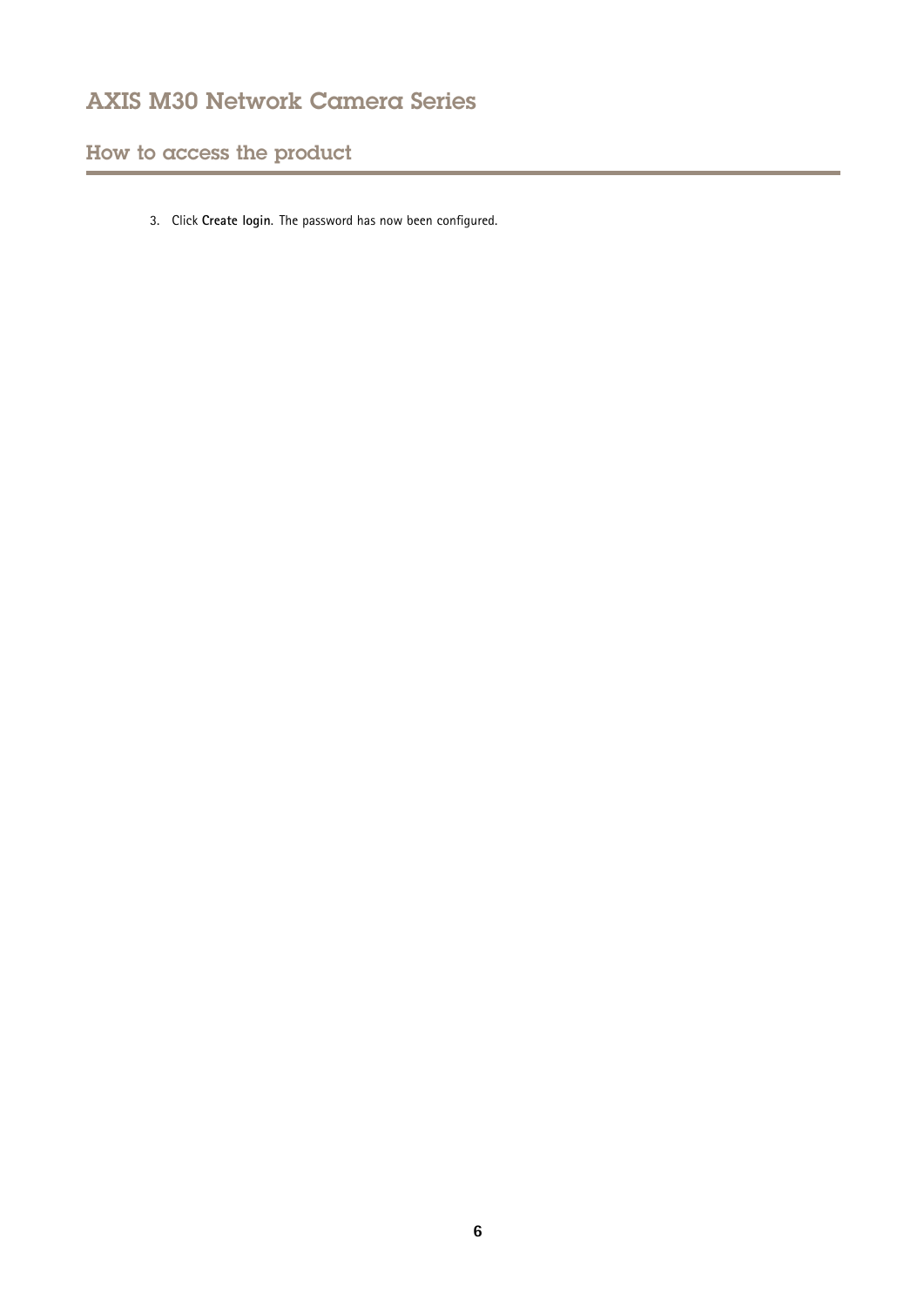<span id="page-6-0"></span>Setup

## Setup

## **Product webpage overview**



- *1 Live view control bar*
- *2 Live view*
- *3 Product name*
- *4 Controls*
- *5 Video control bar*
- *6 Settings toggle*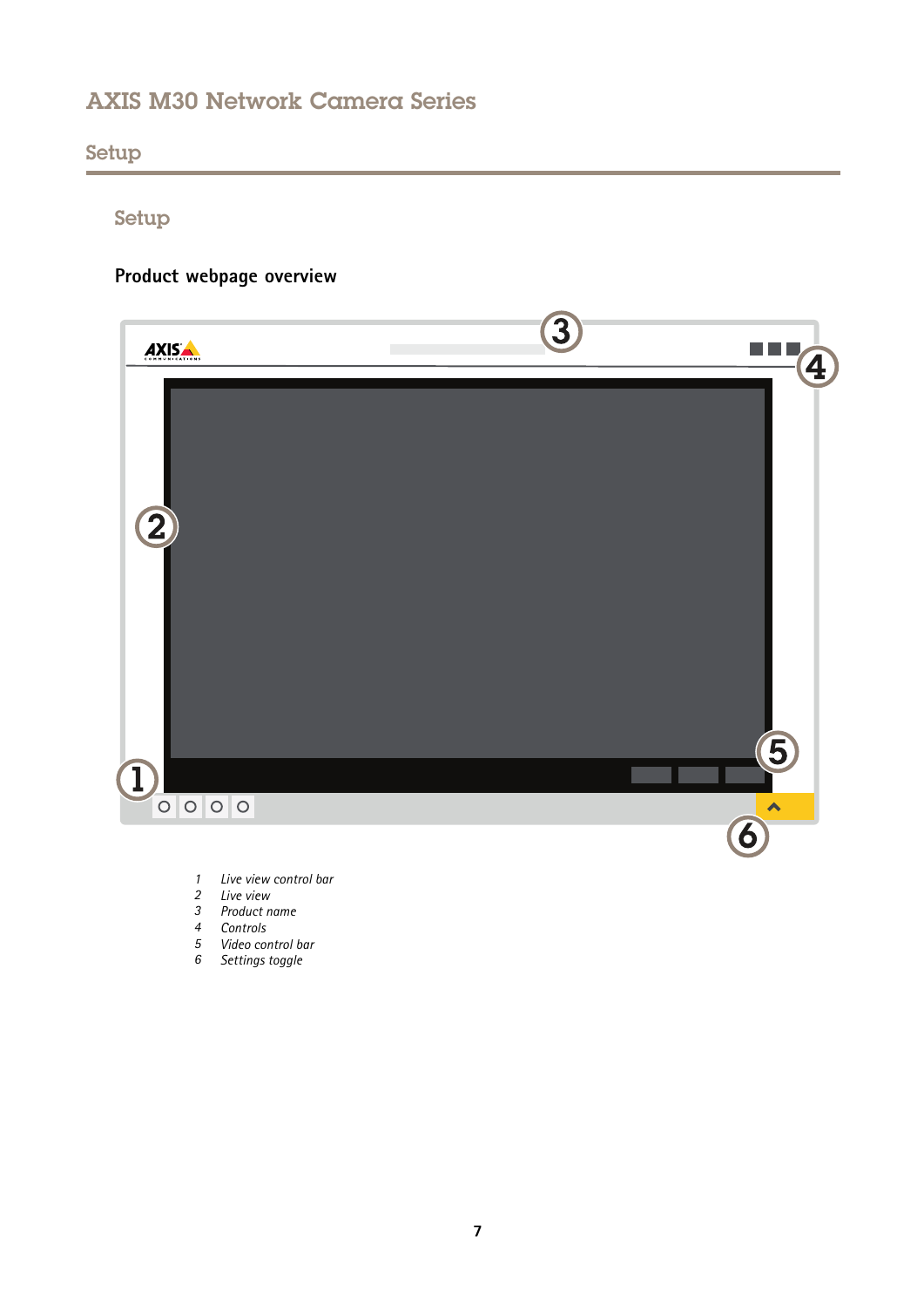## Setup



*7 Settings tabs*

### **About the product's built-in help**

You can access the built-in help from the product's webpage. The help provides more detailed information on the product's features and their settings.

|             | O | $\boldsymbol{Q}$ |
|-------------|---|------------------|
|             |   |                  |
| About       |   |                  |
| Legal       |   |                  |
| <b>Help</b> |   |                  |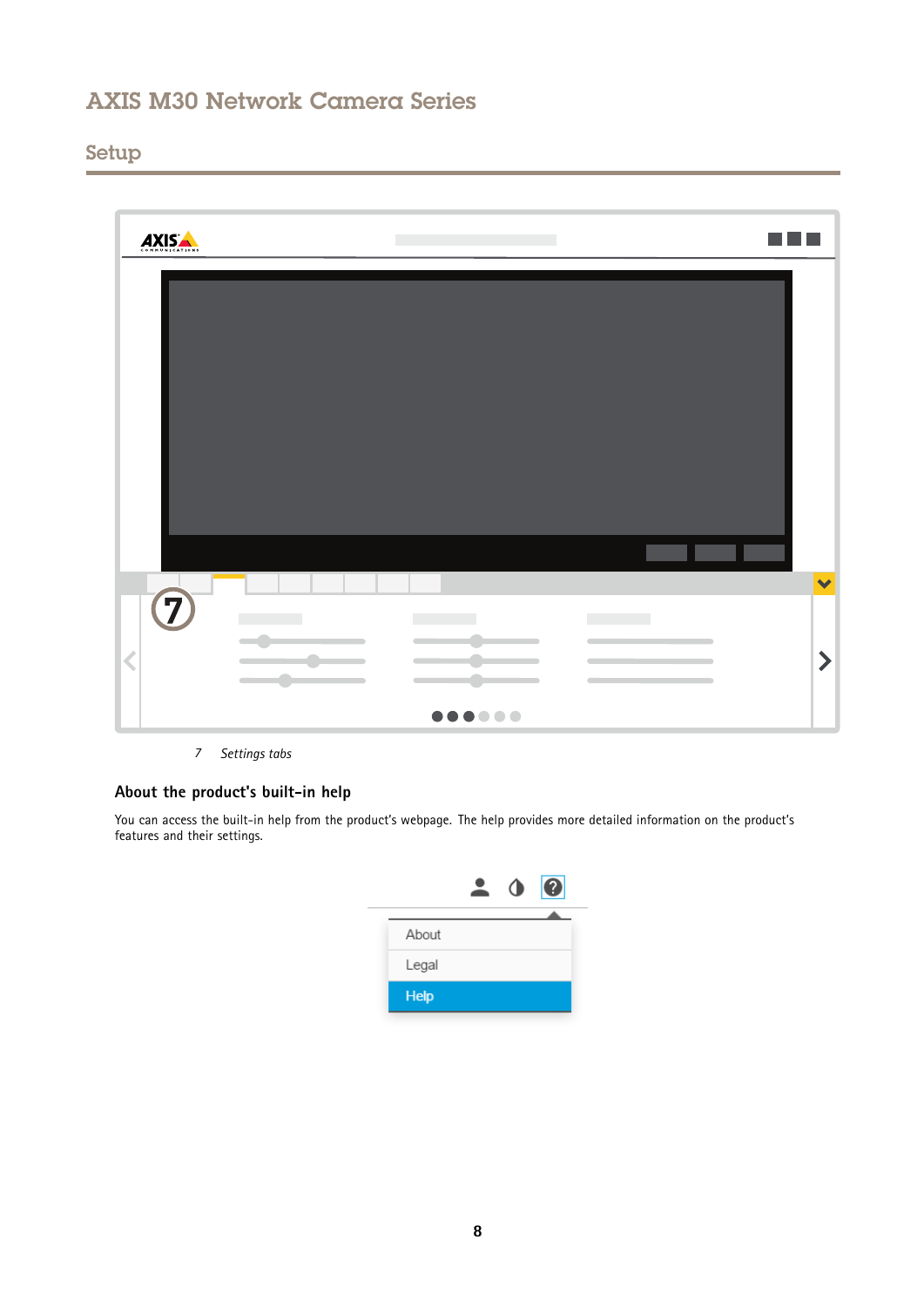## <span id="page-8-0"></span>Setup

### **Image quality**

#### **About capture modes**

A capture mode is one of the possible views for this product and can be accessed from the drop-down list in the product's live stream view.

In the table below, you can see the highest and lowest available resolution for different views in each capture mode.

#### Note

One of the capture modes for these products only allow overview.

| View                          | Symbol           | Aspect ratio | <b>Resolutions M3057-PLVE</b>                | <b>Resolutions M3058-PLVE</b>                |
|-------------------------------|------------------|--------------|----------------------------------------------|----------------------------------------------|
| Overview                      |                  | 1:1          | 2048x2048 to 160x160                         | 2992x2992 to 160x160                         |
| Panorama                      |                  | 8:3<br>32:9  | 2560x960 to 192x72<br>2560x720 to 1280x360   | 3584x1344 to 192x72<br>3584x1008 to 1280x360 |
| Double Panorama               | $\odot$          | 4:3<br>16:9  | 2560x1920 to 320x240<br>2560x1440 to 256x144 | 3584x2668 to 320x240<br>3584x2016 to 256x144 |
| <b>Quad View</b>              |                  | 4:3<br>16:9  | 2560x1920 to 320x240<br>2560x1440 to 256x144 | 3584x2668 to 320x240<br>3584x2016 to 256x144 |
| View Areas 1-4                | $(\blacksquare)$ | 4:3<br>16:9  | 1920x1440 to 320x240<br>2048x1152 to 256x144 | 2048x1536 to 320x240<br>2048x1152 to 256x144 |
| Panorama Corner<br>Left/Right |                  | 8:3<br>2:1   | 2304x864 to 192x72<br>2368x1184              | 3200x1200 to 192x72<br>3200x1600             |
| Double Panorama<br>Corner     |                  | 4:3<br>1:1   | 1920x1440 to 320x240<br>2048x2048 to 480x480 | 2560x1920 to 320x240<br>2880x2880 to 480x480 |
| Corridor                      |                  | 4:3<br>16:9  | 2560x1920 to 320x240<br>2560x1440 to 256x144 | 2560x1920 to 320x240<br>2560x1440 to 256x144 |

#### **How to select capture mode**

Which capture mode to choose depends on the requirements of frame rate and resolution for the specific surveillance setup. For specifications about available capture modes, see the product's datasheet. To find the latest version of the datasheet, go to *axis.com*

#### **How to select exposure mode**

There are different exposure mode options in the camera that adjusts aperture, shutter speed, and gain to improve image quality for specific surveillance scenes. Go to **Settings <sup>&</sup>gt; Image <sup>&</sup>gt; Exposure** and select between the following exposure modes:

- For most use cases, select **Automatic** exposure.
- For environments with certain artificial lighting, for example fluorescent lighting, select **Flicker-free**.

Select the same frequency as the power line frequency.

• For environments with certain artificial light and bright light, for example outdoors with fluorescent lighting at night and sun during daytime, select **Flicker-reduced**.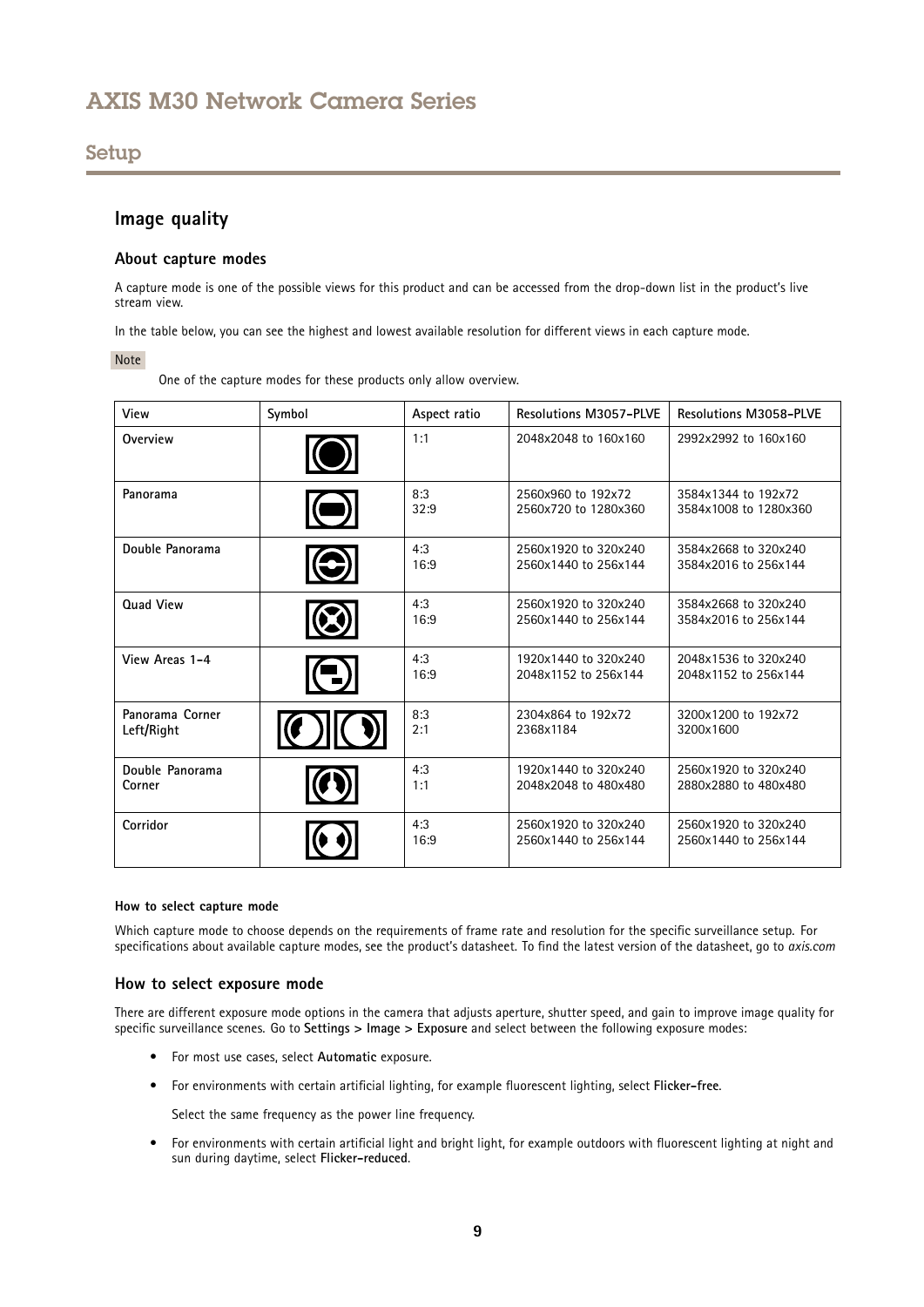## Setup

Select the same frequency as the power line frequency.

• To lock the current exposure settings, select **Hold current**.

#### **How to optimize IR illumination**

In most cases, the exposure of the image is automatically adjusted to obtain optimal image quality. Sometimes if the camera is placed close to <sup>a</sup> wall or <sup>a</sup> corner, it might result in saturating parts of the image. When this happens, the LED's closest to the wall or corner are automatically dimmed to avoid saturating the image.

Depending on the installation environment and the conditions around the camera, e.g. external light sources in the scene, it is sometimes possible to achieve better IR-illumination by manually setting the intensity of the LED's.

- 1. Go to **Settings <sup>&</sup>gt; Image <sup>&</sup>gt; Day and night**, and turn on **Allow IR illumination**.
- 2. Turn on **Live view control**.
- 3. In the live view, click on **IR illumination** and turn on **IR light** and **Manual intensity**.
- 4. Adjust **LED intensity**.

#### **How to benefit from IR light in low-light conditions using night mode**

Your camera uses visible light to deliver color images during the day. As light diminishes, you can set the camera to automatically shift to night mode. In night mode the camera uses both visible light and near-infrared light to deliver black-and-white images. Since the camera uses more of the available light it can deliver brighter, more detailed, images.

1. Go to **Settings <sup>&</sup>gt; Image <sup>&</sup>gt; Day and night**, and make sure that the **IR cut filter** is set to **Auto**.

#### **How to reduce noise in low-light conditions**

To reduce noise in low-light conditions, you can adjust one or more of the following settings:

• Make sure that the exposure mode is automatic.

#### Note

Increasing the max shutter value can result in motion blur.

- The shutter speed should be as slow as possible, which means you should set max shutter to the highest possible value.
- Reduce sharpness in the image.

#### **How to reduce motion blur in low-light conditions**

To reduce motion blur in low-light conditions, you can adjust one or more of the following settings:

#### Note

Image noise will increase if you increase the gain.

• Increase shutter speed and gain. Go to **Settings <sup>&</sup>gt; Image** <sup>&</sup>gt; **Exposure** and set **Max shutter** to <sup>a</sup> lower value, and **Max gain** to <sup>a</sup> higher value.

If you are still experiencing motion blur, you can try one of the following:

- Increase the light level in the scene.
- Mount the camera so that objects move toward it or away from it rather than sideways.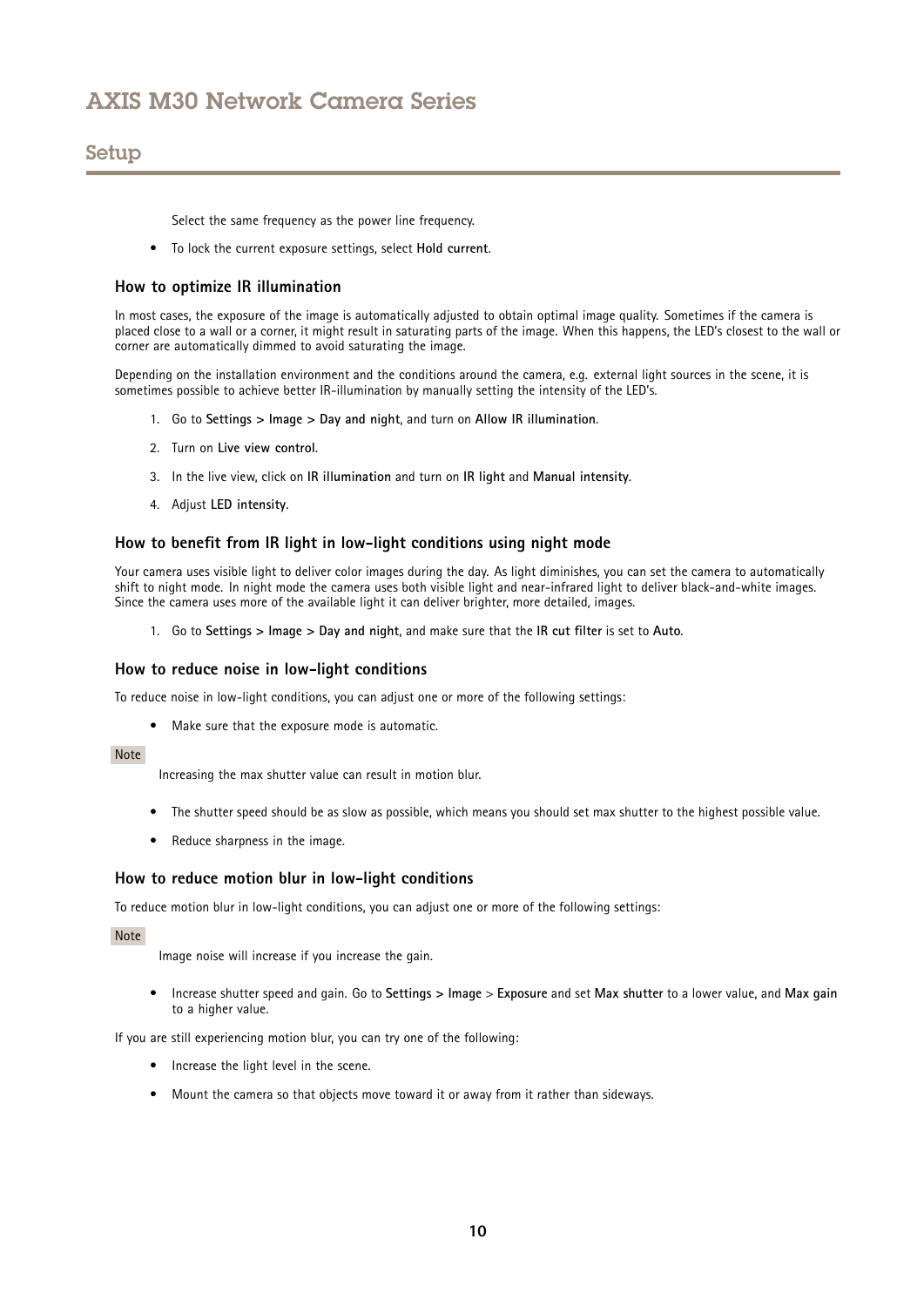## Setup

### **How to maximize details in an image**

#### Important

If you maximize details in an image, bitrate increases and might lead to reduced frame rate.

- Set compression as low as possible.
- •Select MJPEG streaming.
- Turn off the Zipstream functionality.

### **How to handle scenes with strong backlight**

To make both dark and bright areas of the image visible, turn on WDR.

- 1. Go to **Settings <sup>&</sup>gt; Image**.
- 2. Turn on WDR under **Wide dynamic range**.



*Image without WDR.*



*Image with WDR.*

Note

If you use WDR, you may experience some WDR artifacts in the image.

Find out more about WDR and how to use it at *axis.com/web-articles/wdr*

#### **About view area**

A view area is <sup>a</sup> cropped part of the full view. You can stream and store view areas instead of the full view to minimize bandwidth and storage needs. PTZ is enabled for all view areas. By using view areas you can create preset positions and also remove parts of the full view, for example, the sky.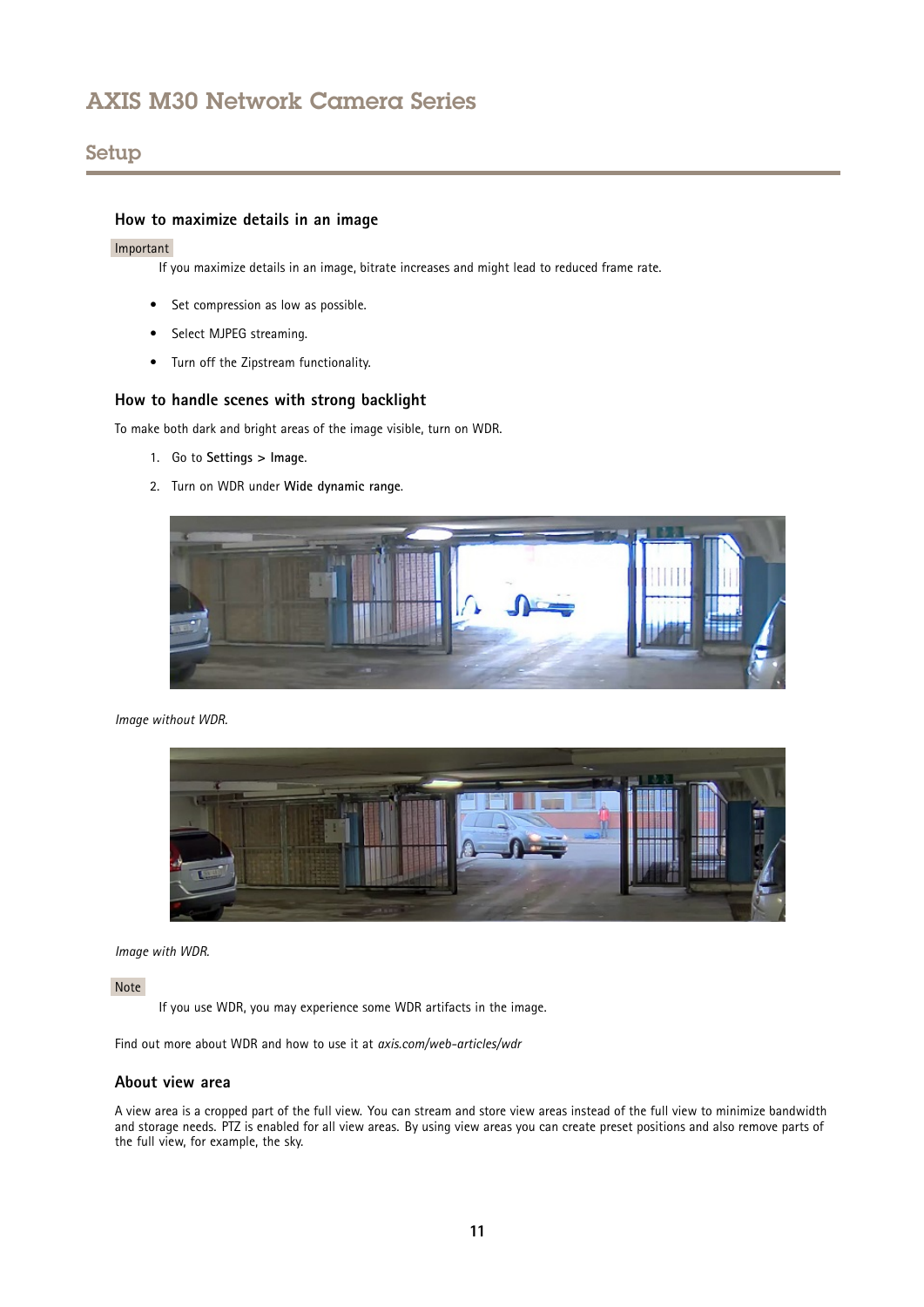### <span id="page-11-0"></span>Setup

### **Privacy masks**

#### **How to hide parts of the image with privacy masks**

#### **What is <sup>a</sup> privacy mask?**

A privacy mask is <sup>a</sup> user-defined area that prevents users from viewing <sup>a</sup> part of the monitored area. In the video stream, privacy masks appear as blocks of solid color.

A privacy mask is <sup>a</sup> user-defined area that covers <sup>a</sup> part of the monitored area. In the video stream, privacy masks appear either as blocks of solid color or with <sup>a</sup> mosaic pattern.

You'll see the privacy mask on all snapshots, recorded video, and live streams.

You can use the VAPIX® application programming interface (API) to turn off the privacy masks.

#### Important

Using multiple privacy masks may affect the product's performance.

#### Note

Privacy masks may appear warped in some view modes.

#### Note

If you view the video stream over HDMI and restart the product, the privacy masks will disappear. To show the privacy masks again, restart the video stream.

#### **How to create <sup>a</sup> privacy mask**

To create <sup>a</sup> privacy mask, go to **Settings <sup>&</sup>gt; Privacy mask** .

### **Overlays**

#### **About overlays**

#### Note

Image and text overlay will not be displayed on video stream over HDMI.

Overlays are superimposed over the video stream. They are used to provide extra information during recordings, such as <sup>a</sup> timestamp, or during product installation and configuration.

#### **How to show <sup>a</sup> text overlay when the camera detects motion**

This example explains how to display the text "Motion detected" when the camera detects motion:

Make sure the AXIS Video Motion Detection application is running:

- 1. Go to **Settings <sup>&</sup>gt; Apps** <sup>&</sup>gt; **AXIS Video Motion Detection**.
- 2. Start the application if it is not already running.
- 3. Make sure you have set up the application according to your needs.

#### Add the overlay text:

- 4. Go to **Settings <sup>&</sup>gt; Overlay**.
- 5. Select **Create overlay** and confirm **Text** overlay.
- 6. Enter #D in the text field.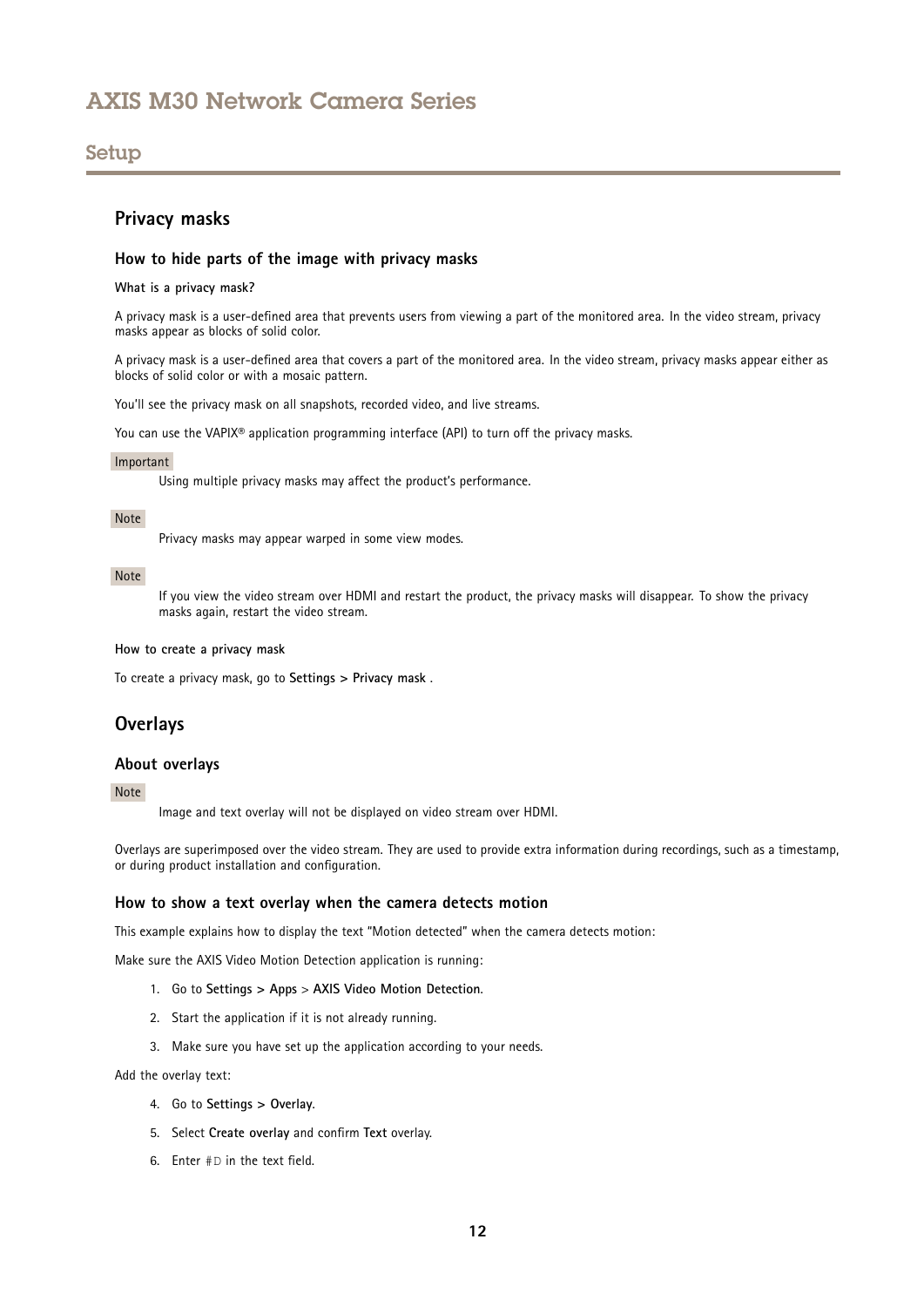### <span id="page-12-0"></span>Setup

- 7. Choose alignment, text size and appearance.
- 8. **Include** the text overlay.

Create an action rule:

- 9. Go to **System <sup>&</sup>gt; Events** <sup>&</sup>gt; **Action rules**.
- 10. Create an action rule with AXIS Video Motion Detection as trigger.
- 11. From the list of actions, select **Overlay text**.
- 12. Type "Motion detected".
- 13. Set the duration.

#### Note

If you update the overlay text it will be automatically updated on all video streams dynamically.

## **PTZ (Pan Tilt Zoom)**

#### **How to limit zoom movements**

In this example, the camera is surveilling <sup>a</sup> parking lot with nearby apartment buildings. Set zoom limits to ensure privacy for residents.

To limit zoom movements, go to **Settings <sup>&</sup>gt; PTZ** <sup>&</sup>gt; **Limits**.

#### **About guard tours**

A guard tour displays the video stream from different preset positions either in <sup>a</sup> predetermined or random order, and for configurable periods of time. Once started, <sup>a</sup> guard tour continues to run until stopped, even when there are no clients (web browsers) viewing the images.

**How to create <sup>a</sup> guard tour with preset positions**

- 1. Go to **Settings <sup>&</sup>gt; PTZ <sup>&</sup>gt; Guard tours**
- 2. Click **<sup>+</sup>**.
- 3. Select **Preset position**.
- 4. To edit the guard tour's properties, click  $\bullet$
- 5. Type <sup>a</sup> name for the guard tour and specify the pause length in minutes between each tour.
- 6. If you want the guard tour to go to the preset positions in <sup>a</sup> random order, turn on **Shuffle**.
- 7. Click **Done**.
- 8. Click **Add** to add the preset positions that you want in your guard tour.
- 9. Click **Done** to exit the guard tour settings.
- 10. To schedule the guard tour, go to **System <sup>&</sup>gt; Events**.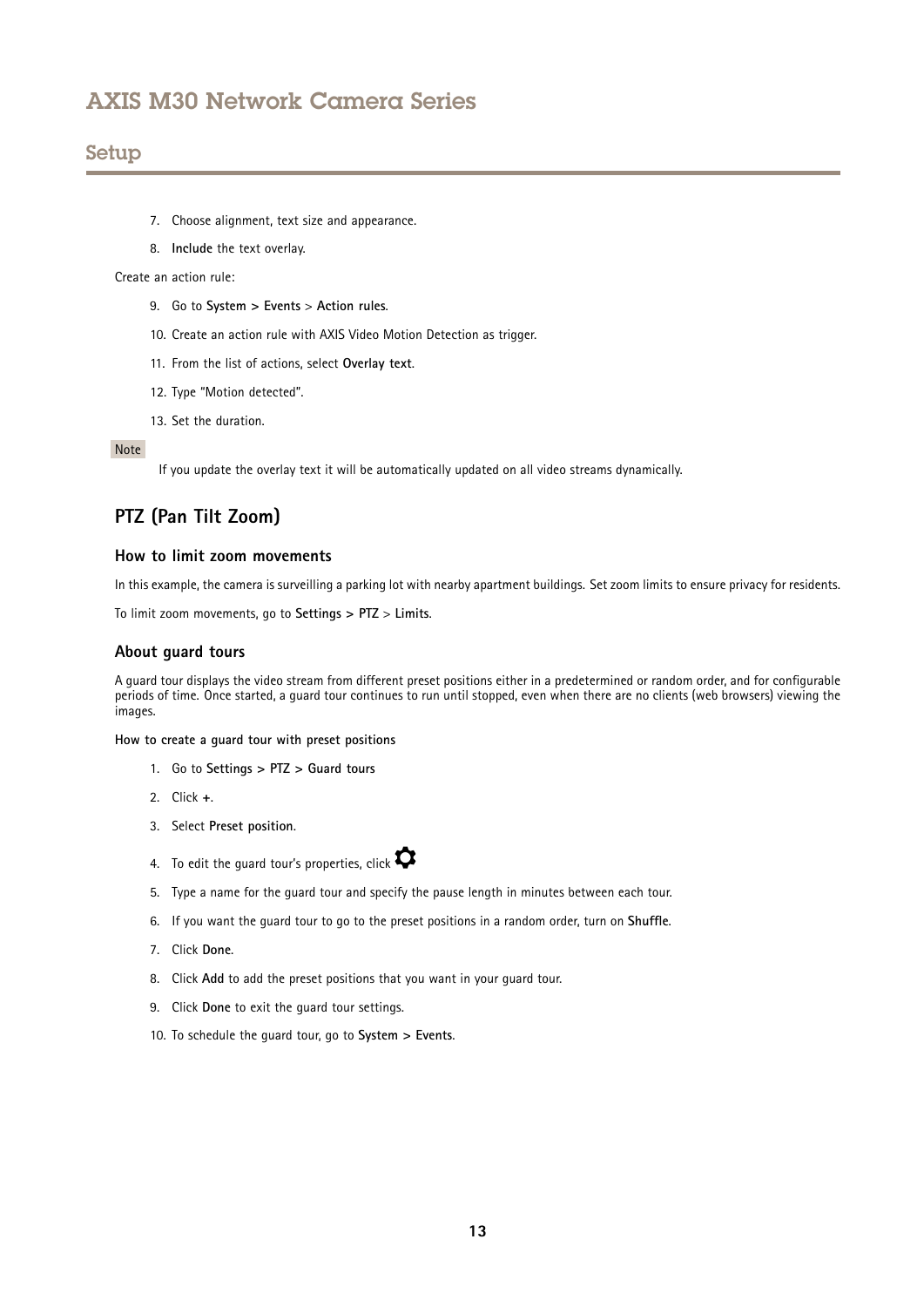### <span id="page-13-0"></span>Setup

### **Streaming and storage**

#### **How to choose video compression format**

Decide which compression method to use based on your viewing requirements, and on the properties of your network. The available options are:

#### **Motion JPEG**

Motion JPEG or MJPEG is <sup>a</sup> digital video sequence that is made up of <sup>a</sup> series of individual JPEG images. These images are then displayed and updated at <sup>a</sup> rate sufficient to create <sup>a</sup> stream that shows constantly updated motion. For the viewer to perceive motion video the rate must be at least <sup>16</sup> image frames per second. Full motion video is perceived at <sup>30</sup> (NTSC) or <sup>25</sup> (PAL) frames per second.

The Motion JPEG stream uses considerable amounts of bandwidth, but provides excellent image quality and access to every image contained in the stream.

#### **H.264 or MPEG-4 Part 10/AVC**

Note

H.264 is <sup>a</sup> licensed technology. The Axis product includes one H.264 viewing client license. Installing additional unlicensed copies of the client is prohibited. To purchase additional licenses, contact your Axis reseller.

H.264 can, without compromising image quality, reduce the size of <sup>a</sup> digital video file by more than 80% compared to the Motion JPEG format and by as much as 50% compared to the MPEG-4 standard. This means that less network bandwidth and storage space are required for <sup>a</sup> video file. Or seen another way, higher video quality can be achieved for <sup>a</sup> given bitrate.

#### **How to reduce bandwidth and storage**

#### Important

If you reduce the bandwidth it can result in loss of details in the picture.

- 1. Go to live view and select **H.264**.
- 2. Go to **Settings <sup>&</sup>gt; Stream**.
- 3. Do one or more of the following:
	- Turn on the Zipstream functionality and select the desired level.
	- Turn on dynamic GOP and set <sup>a</sup> high GOP length value.
	- Increase the compression.
	- Turn on dynamic FPS.

#### **How to view live video stream on a monitor**

Your camera can transmit live video stream to an HDMI monitor without a network connection. The monitor can be used for surveillance purposes or for public viewing e.g. in <sup>a</sup> store.

- 1. Connect an external monitor using the HDMI connector.
- 2. Change the HDMI settings under **Settings <sup>&</sup>gt; Stream <sup>&</sup>gt; HDMI**.

#### **How to set up network storage**

To store recordings on the network, you need to set up network storage:

- 1. Go to **Settings <sup>&</sup>gt; System** <sup>&</sup>gt; **Storage**.
- 2. Click **Setup** under **Network storage**.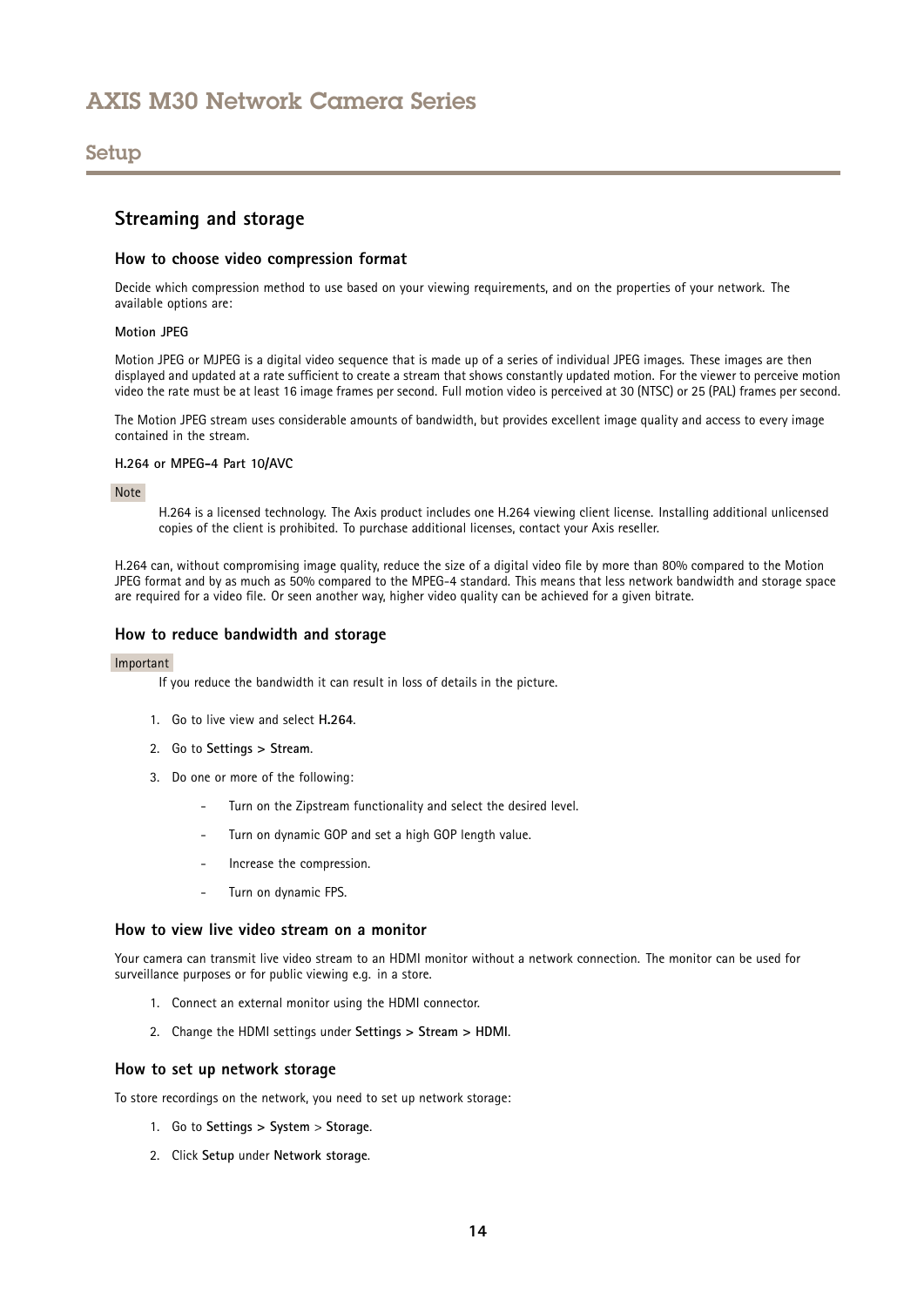### <span id="page-14-0"></span>Setup

- 3. Enter the IP address of the host server.
- 4. Enter the name of the shared location on the host server.
- 5. Move the switch if the share requires <sup>a</sup> login, and enter username and password.
- 6. Click **Connect**.

#### **How to record and watch video**

To record video you must first set up network storage, see *How to set up network [storage](#page-13-0) on page [14](#page-13-0)*, or have an SD card installed.

- 1. Go to the camera's live view.
- 2. Click on **Record** once to start recording and one more time to stop recording.

To watch your recording:

- 1. Click on **Storage <sup>&</sup>gt; Go to recordings**.
- 2. Select your recording in the list and it will play automatically.

### **Events**

#### **About events**

The event pages allow you to configure your product to perform actions when different events occur. For example, the product can start <sup>a</sup> recording or send an email notification when motion is detected. The set of conditions that defines how and when the action is triggered is called an action rule.

#### **How to trigger an action**

- 1. Go to **Settings <sup>&</sup>gt; System <sup>&</sup>gt; Events** to set up an action rule. The action rule defines when the camera will perform certain actions. Action rules can be setup as scheduled, recurring, or for example, triggered by motion detection.
- 2. Select what **Trigger** must be met to trigger the action. If you specify more than one trigger for the action rule, all of them must be met to trigger the action.
- 3. Select which **Action** the camera should perform when the conditions are met.

#### Note

If you make changes to an active action rule, the action rule needs to be restarted for the changes to take effect.

#### **How to record video when the camera detects motion**

This example explains how to set up the camera to start recording to the SD card five seconds before it detects motion and to stop one minute after.

Make sure the AXIS Video Motion Detection application is running:

- 1. Go to **Settings <sup>&</sup>gt; Apps** <sup>&</sup>gt; **AXIS Video Motion Detection**.
- 2. Start the application if it is not already running.
- 3. Make sure you have set up the application according to your needs.

Create an action rule:

- 4. Go to **Settings <sup>&</sup>gt; System <sup>&</sup>gt; Events** and add an action rule.
- 5. Type <sup>a</sup> name for the action rule.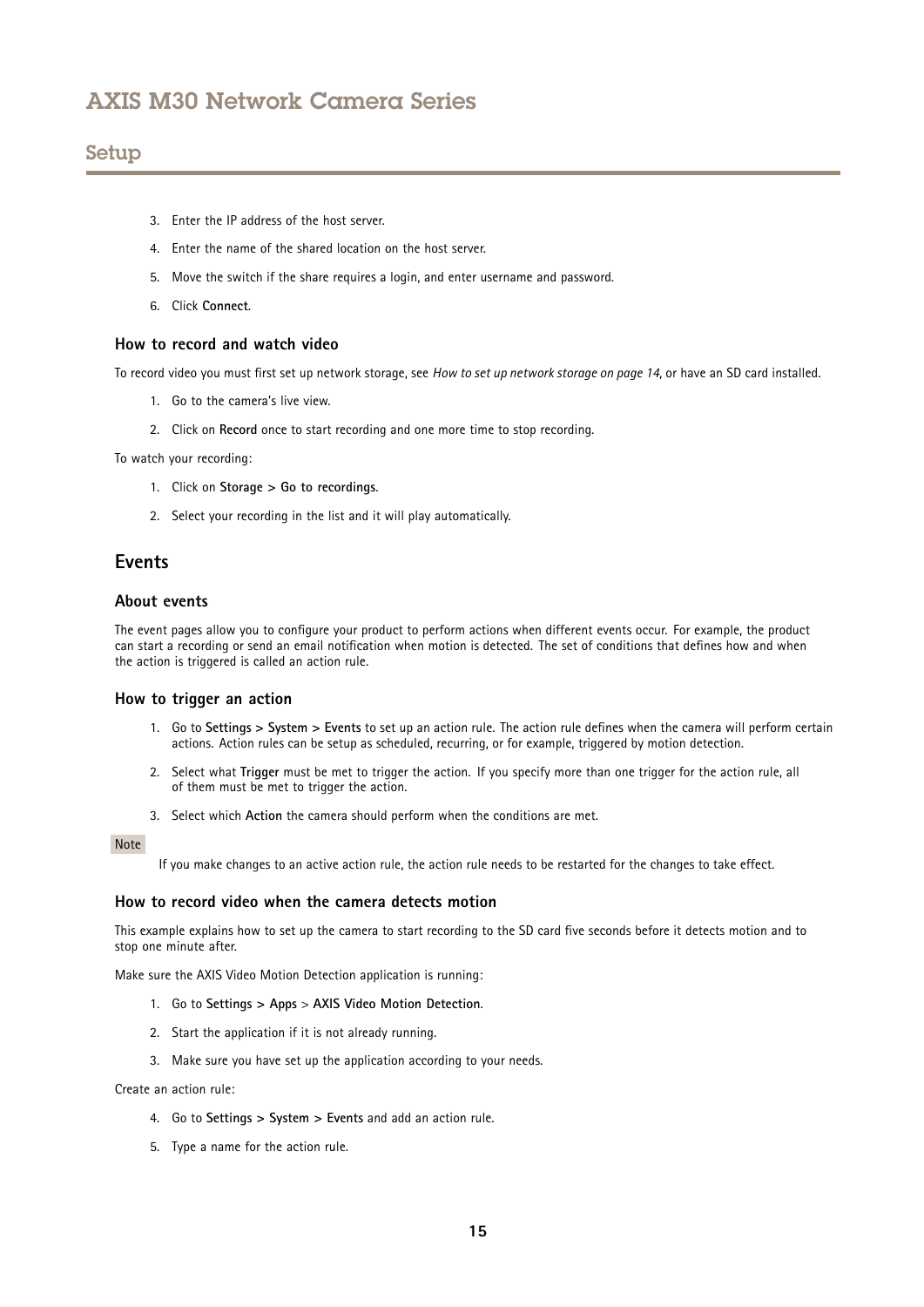## Setup

- 6. From the list of triggers, select **Applications** and then select **AXIS Video Motion Detection (VMD)**.
- 7. From the list of actions, select **Record video**.
- 8. Select an existing stream profile or create <sup>a</sup> new one.
- 9. Set the pre-trigger time to 5 seconds.
- 10. Set the post-trigger time to 60 seconds.
- 11. Select **SD card** from the list of storage options.
- 12. Click **Ok**.

#### **How to record video when a PIR detector senses motion**

This example explains how to connect an Axis PIR detector to the camera, and set up the camera to start recording when the detector senses motion.

#### **Required hardware**

- 3–wire cable (ground, power, I/O)
- Axis PIR detector

#### *NOTICE*

Disconnect the camera from power before connecting the wires. Reconnect to power after all connections are done.

#### **Connect the wires to the camera's I/O connector**

#### Note

For information on the I/O connector, see *[Connectors](#page-22-0) on page [23](#page-22-0)*

- 1. Connect the ground wire to pin <sup>1</sup> (GND/-).
- 2. Connect the power wire to pin <sup>2</sup> (12V DC output).
- 3. Connect the I/O wire to pin <sup>3</sup> (I/O input).

**Connect the wires to the PIR detector's I/O connector**



- 1. Connect the other end of the ground wire to pin <sup>1</sup> (GND/-).
- 2. Connect the other end of the power wire to pin <sup>2</sup> (DC input/+).
- 3. Connect the other end of the I/O wire to pin <sup>3</sup> (I/O output).

**Configure the I/O port in the camera's web page**

- 1. Go to **Settings <sup>&</sup>gt; System** <sup>&</sup>gt; **I/O ports**.
- 2. Give the input module <sup>a</sup> descriptive name.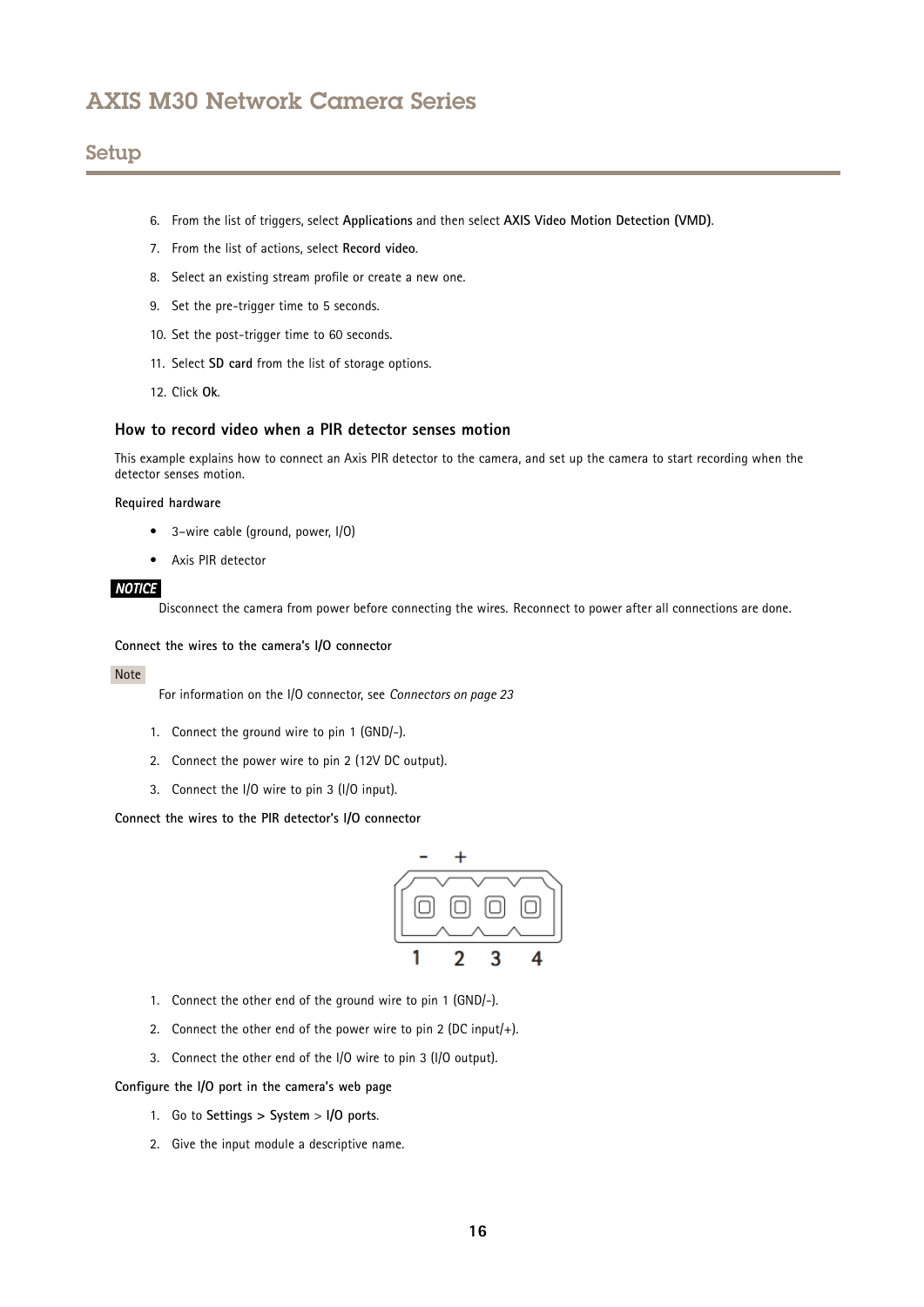## <span id="page-16-0"></span>Setup

3. To make the PIR detector send <sup>a</sup> signal to the camera when it senses motion, select **Closed circuit** in the drop-down list.

To trigger the camera to start recording when it receives <sup>a</sup> signal from the PIR detector, you need to create an action rule in the camera's web page.

#### **How to detect tampering with input signal**

This example explains how to trigger an alarm when the input signal has been cut or short-circuited. For more information about the I/O connector, see *[page](#page-23-0) [24](#page-23-0)*.

1. Go to **Settings <sup>&</sup>gt; System** <sup>&</sup>gt; **I/O Ports** and enable **Supervised I/O**.

Create an action rule:

- 1. Go to **Settings <sup>&</sup>gt; System** <sup>&</sup>gt; **Events** and create an action rule.
- 2. Type <sup>a</sup> name for the action rule.
- 3. From the list of triggers, select **Input Signal** and then **Digital input port**. Select **Input <sup>1</sup>** and set **Tampered** to **Yes**.
- 4. From the list of schedules, select **Always**.
- 5. From the list of actions, select **Send Notification** and then select <sup>a</sup> recipient or create <sup>a</sup> new recipient.
- 6. Click **OK**.

#### **How to automatically send an email if someone spray paints the lens**

- 1. Go to **System <sup>&</sup>gt; Detectors**.
- 2. Select **Alarm for dark images**. This will trigger an alarm if the lens is sprayed, covered, or rendered severely out of focus.
- 3. Set the **Minimum duration**. The value indicates the time that must pass before an email is sent.
- 4. Click **Save**.

Create an action rule:

- 5. Go to **Events <sup>&</sup>gt; Action rules** and add an action rule.
- 6. Enter a name for the action rule.
- 7. From the list of triggers, select **Detectors** and then select **Tampering**.
- 8. From the list of actions, select **Send Notification** and then select <sup>a</sup> recipient from the list or click **New Recipient** to create <sup>a</sup> new recipient.
- 9. Enter **Subject** and **Message** for the email.
- 10. Click **Ok**.

### **Applications**

#### **About applications**

AXIS Camera Application Platform (ACAP) is an open platform that enables third parties to develop analytics and other applications for Axis products. To find out more about available applications, downloads, trials and licenses, go to *axis.com/applications*

To find the user manuals for Axis applications, go to *axis.com*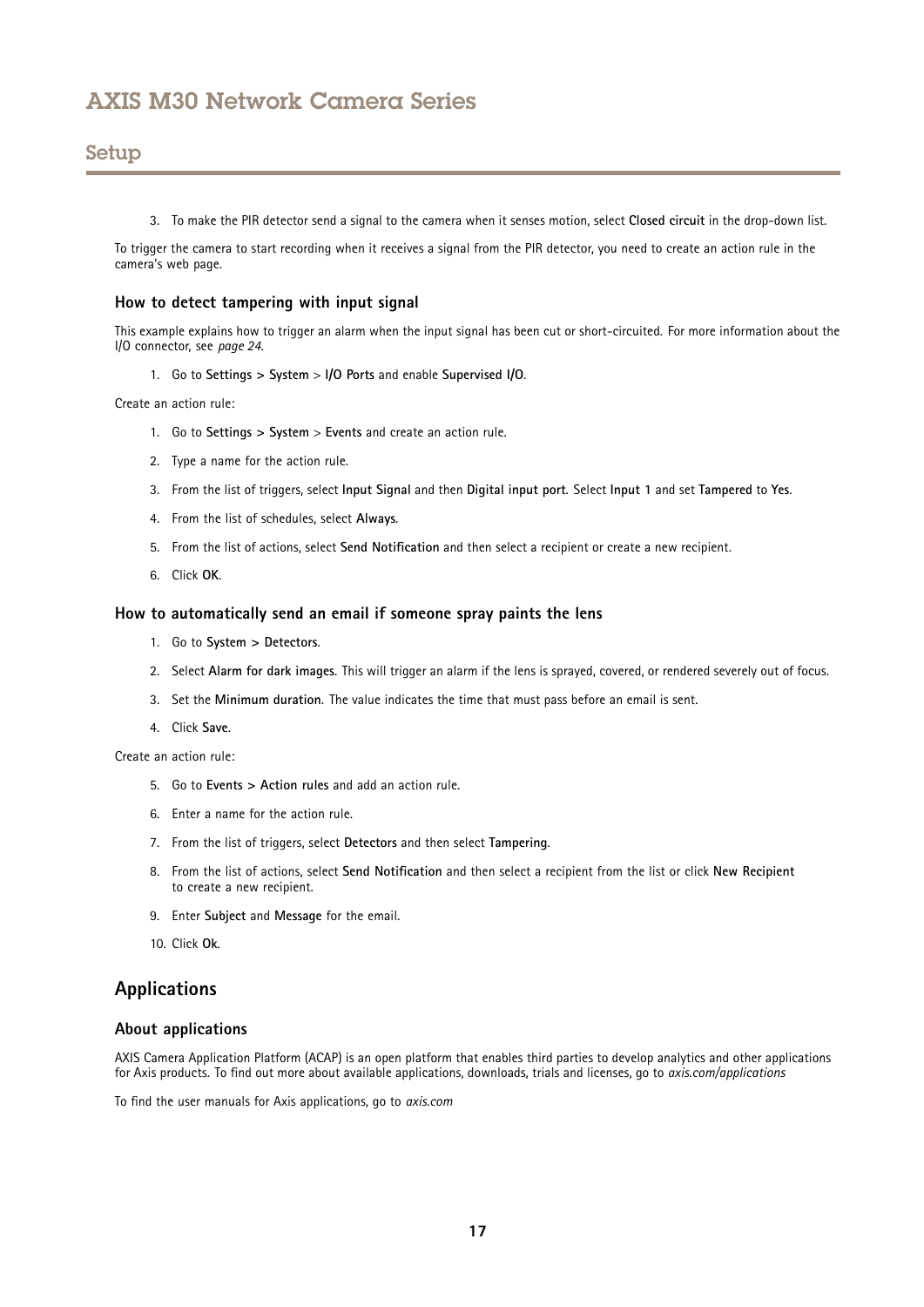## Setup

### Note

• Several applications can run at the same time but some applications might not be compatible with each other. Certain combinations of applications might require too much processing power or memory resources when run in parallel. Verify that the applications work together before deployment.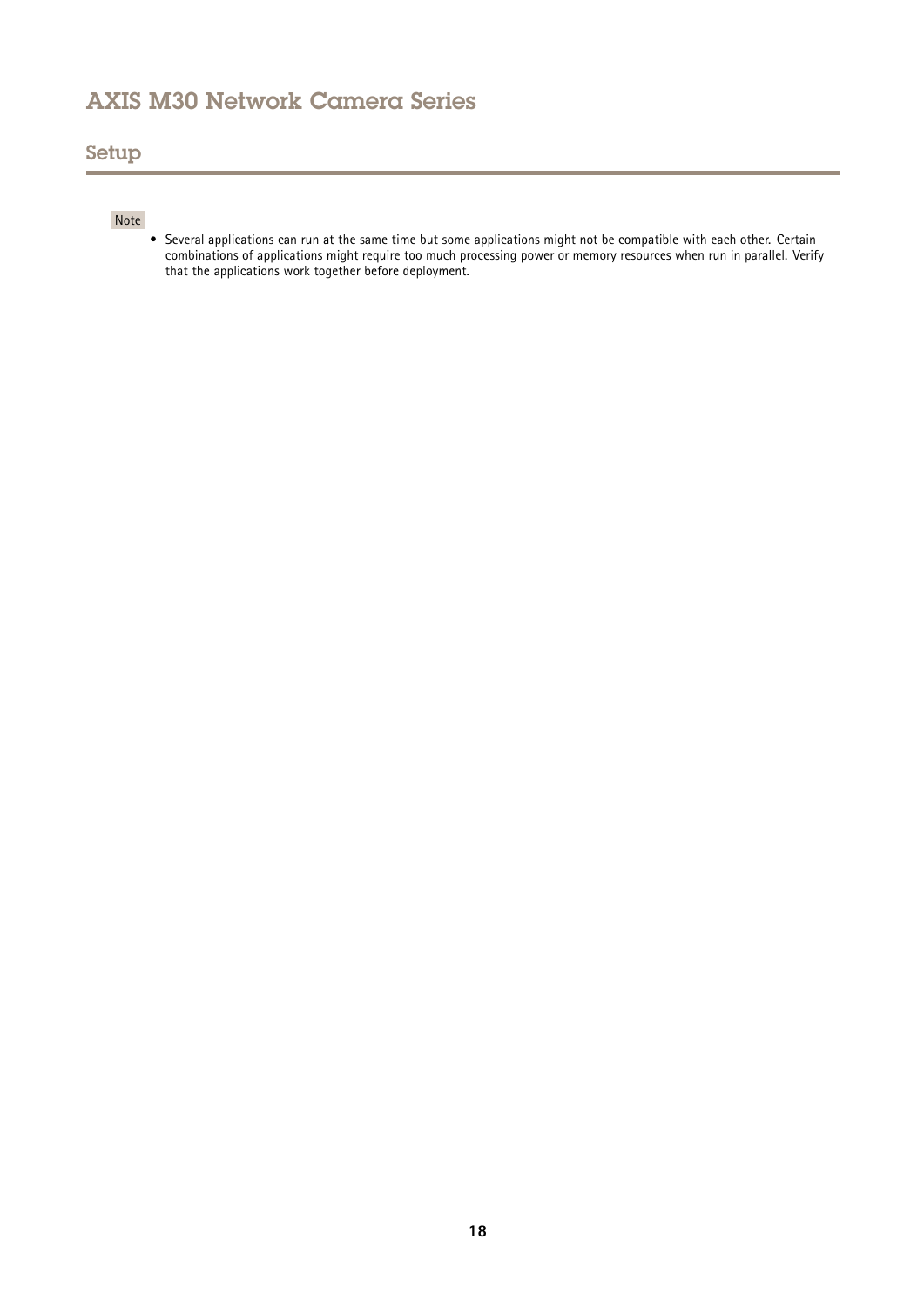## <span id="page-18-0"></span>Troubleshooting

### Troubleshooting

### **How to reset to factory default settings**

#### Important

Reset to factory default should be used with caution. A reset to factory default resets all settings, including the IP address, to the factory default values.

To reset the product to the factory default settings:

- 1. Disconnect power from the product.
- 2. Press and hold the control button while reconnecting power. See *Product [overview](#page-3-0) on page [4](#page-3-0)* .
- 3. Keep the control button pressed for 15–30 seconds until the status LED indicator flashes amber.
- 4. Release the control button. The process is complete when the status LED indicator turns green. The product has been reset to the factory default settings. If no DHCP server is available on the network, the default IP address is 192.168.0.90
- 5. Use the installation and management software tools to assign an IP address, set the password, and access the video stream.

The installation and management software tools are available from the support pages on *axis.com/support*

- 1. Press and hold the control button and the power button for 15–30 seconds until the status LED indicator flashes amber. See *Product [overview](#page-3-0) on page [4](#page-3-0)* .
- 2. Release the control button but continue to hold down the power button until the status LED indicator turns green.
- 3. Release the power button and assemble the product.
- 4. The process is now complete. The product has been reset to the factory default settings. If no DHCP server is available on the network, the default IP address is 192.168.0.90
- 5. Using the installation and management software tools to assign an IP address, set the password and access the video stream.

It is also possible to reset parameters to factory default through the web interface. Go to **Settings <sup>&</sup>gt; System <sup>&</sup>gt; Maintenance** and click **Default**.

### **How to check the current firmware**

Firmware is the software that determines the functionality of network devices. One of your first actions when troubleshooting <sup>a</sup> problem should be to check the current firmware version. The latest version may contain <sup>a</sup> correction that fixes your particular problem.

To check the current firmware:

1. Go to the product's webpage.



3. Click **About**.

### **How to upgrade the firmware**

#### Important

Preconfigured and customized settings are saved when the firmware is upgraded (provided that the features are available in the new firmware) although this is not guaranteed by Axis Communications AB.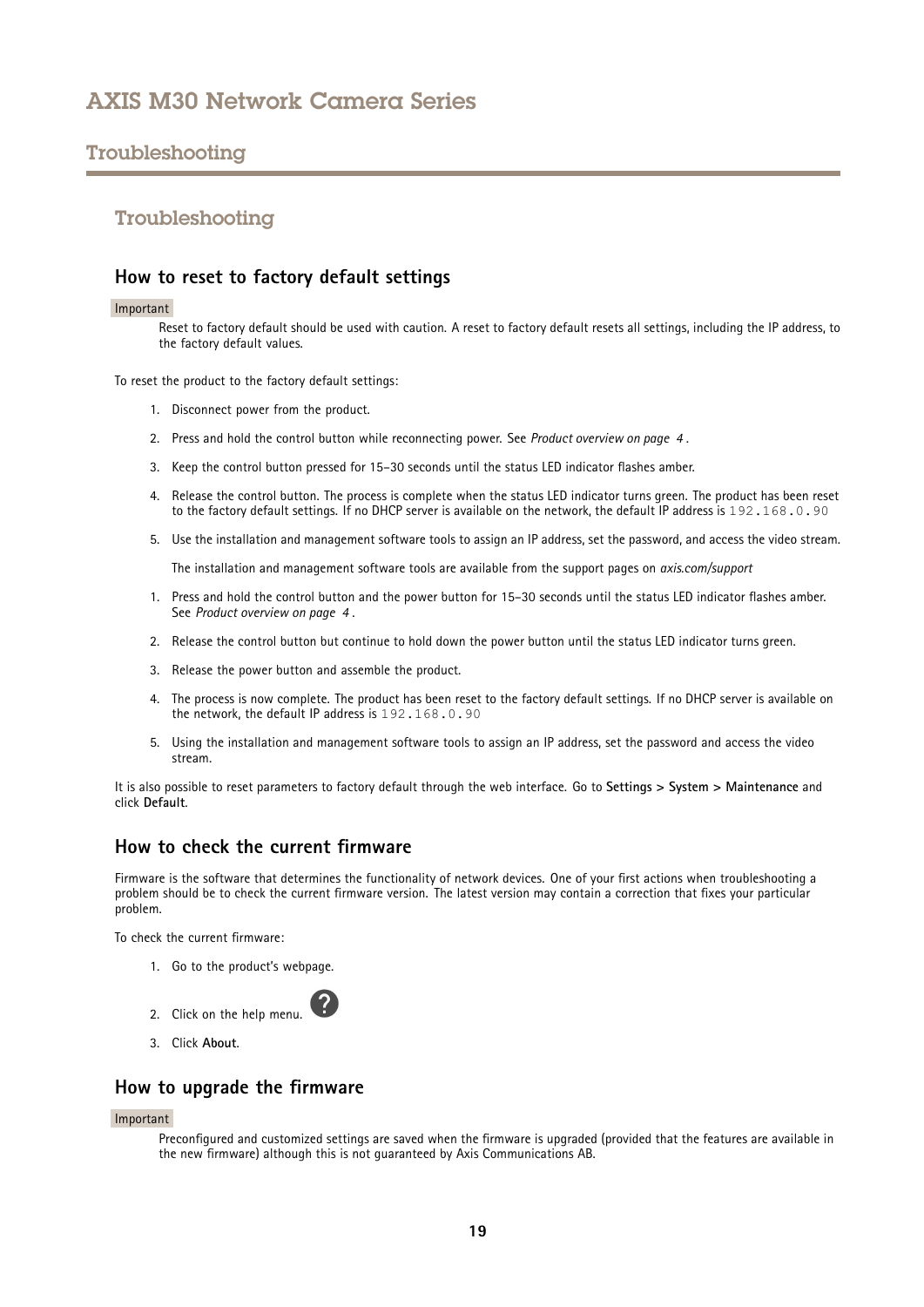## <span id="page-19-0"></span>Troubleshooting

#### Important

Make sure the cover is attached during upgrade to avoid installation failure.

#### Important

Make sure the product remains connected to the power source throughout the upgrade process.

#### Note

When you upgrade the product with the latest firmware, the product receives the latest functionality available. Always read the upgrade instructions and release notes available with each new release before upgrading the firmware. To find the latest firmware and the release notes, go to *axis.com/support/firmware*

- 1. Download the latest firmware file to your computer, available free of charge at *axis.com/support/firmware*
- 2. Log in to the product as an administrator.
- 3. Go to **Settings <sup>&</sup>gt; System <sup>&</sup>gt; Maintenance**. Follow the instructions on the page. When the upgrade has finished, the product restarts automatically.

AXIS Device Manager can be used for multiple upgrades. Find out more at *axis.com/products/axis-device-manager*

### **Technical issues, clues and solutions**

If you can't find what you're looking for here, try the troubleshooting section at *axis.com/support*

#### **Problems upgrading the firmware**

| Firmware upgrade failure | If the firmware upgrade fails, the product reloads the previous firmware. The most common reason<br>is that the wrong firmware file has been uploaded. Check that the name of the firmware file<br>corresponds to your product and try again. |
|--------------------------|-----------------------------------------------------------------------------------------------------------------------------------------------------------------------------------------------------------------------------------------------|
|                          |                                                                                                                                                                                                                                               |

#### **Problems setting the IP address**

| The product is located on a<br>different subnet                           | If the IP address intended for the product and the IP address of the computer used to access the<br>product are located on different subnets, you cannot set the IP address. Contact your network<br>administrator to obtain an IP address.                                                                                                                                                                                |  |
|---------------------------------------------------------------------------|----------------------------------------------------------------------------------------------------------------------------------------------------------------------------------------------------------------------------------------------------------------------------------------------------------------------------------------------------------------------------------------------------------------------------|--|
| The IP address is being used<br>by another device                         | Disconnect the Axis product from the network. Run the ping command (in a Command/DOS<br>window, type ping and the IP address of the product):                                                                                                                                                                                                                                                                              |  |
|                                                                           | • If you receive: Reply from <ip address="">: bytes=32; time=10<br/>this means that the IP address may already be in use by another device on the network.<br/>Obtain a new IP address from the network administrator and reinstall the product.<br/>• If you receive: Request timed out, this means that the IP address is available<br/>for use with the Axis product. Check all cabling and reinstall the product.</ip> |  |
| Possible IP address conflict<br>with another device on the<br>same subnet | The static IP address in the Axis product is used before the DHCP server sets a dynamic address.<br>This means that if the same default static IP address is also used by another device, there may<br>be problems accessing the product.                                                                                                                                                                                  |  |
| The product connect be exceeded from a browner                            |                                                                                                                                                                                                                                                                                                                                                                                                                            |  |

#### **The product cannot be accessed from <sup>a</sup> browser**

Cannot log in When HTTPS is enabled, ensure that the correct protocol (HTTP or HTTPS) is used when attempting to log in. You may need to manually type http or https in the browser's address field. If the password for the user root is lost, the product must be reset to the factory default settings. See *How to reset to factory default [settings](#page-18-0) on page [19](#page-18-0)*.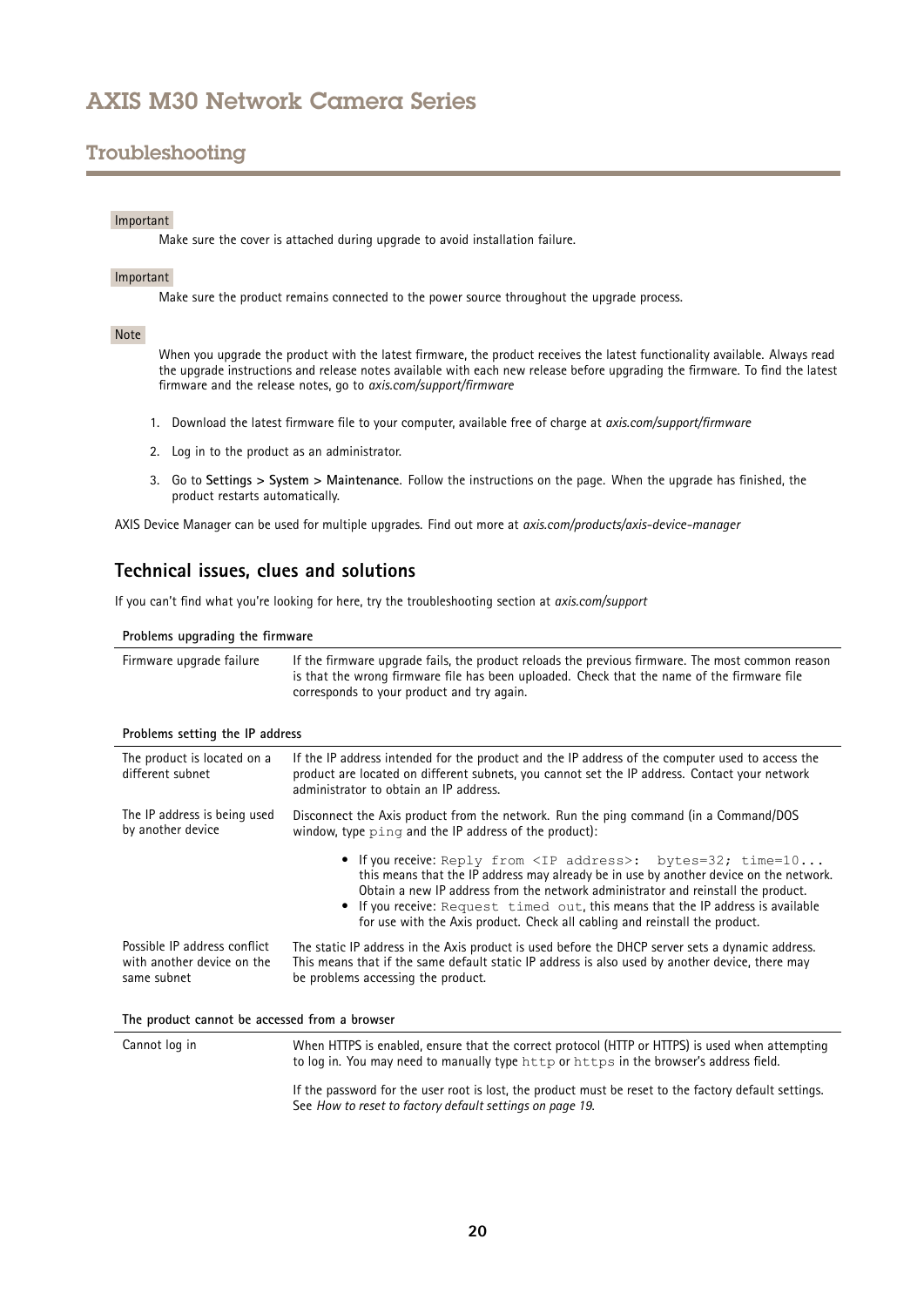## <span id="page-20-0"></span>Troubleshooting

| The IP address has been<br>changed by DHCP                | IP addresses obtained from a DHCP server are dynamic and may change. If the IP address has been<br>changed, use AXIS IP Utility or AXIS Device Manager to locate the product on the network. Identify<br>the product using its model or serial number, or by the DNS name (if the name has been configured).                                                                                                                          |  |
|-----------------------------------------------------------|---------------------------------------------------------------------------------------------------------------------------------------------------------------------------------------------------------------------------------------------------------------------------------------------------------------------------------------------------------------------------------------------------------------------------------------|--|
|                                                           | If required, a static IP address can be assigned manually. For instructions, go to axis.com/support                                                                                                                                                                                                                                                                                                                                   |  |
| Certificate error when using<br><b>IEEE 802.1X</b>        | For authentication to work properly, the date and time settings in the Axis product must be<br>synchronized with an NTP server. Go to Settings > System > Date and time                                                                                                                                                                                                                                                               |  |
| The product is accessible locally but not externally      |                                                                                                                                                                                                                                                                                                                                                                                                                                       |  |
| Router configuration                                      | Check that your router allows incoming data traffic to the Axis product. The router must support<br>$UPnP^*$ .                                                                                                                                                                                                                                                                                                                        |  |
| Firewall protection                                       | Check the Internet firewall with your network administrator.                                                                                                                                                                                                                                                                                                                                                                          |  |
| Problems with streaming                                   |                                                                                                                                                                                                                                                                                                                                                                                                                                       |  |
| Multicast H.264 only<br>accessible by local clients       | Check if your router supports multicasting, or if the router settings between the client and the<br>product need to be configured. The TTL (Time To Live) value may need to be increased.                                                                                                                                                                                                                                             |  |
| No multicast H.264<br>displayed in the client             | Check with your network administrator that the multicast addresses used by the Axis product<br>are valid for your network.                                                                                                                                                                                                                                                                                                            |  |
|                                                           | Check with your network administrator to see if there is a firewall preventing viewing.                                                                                                                                                                                                                                                                                                                                               |  |
| Poor rendering of H.264<br>images                         | Ensure that your graphics card is using the latest driver. The latest drivers can usually be<br>downloaded from the manufacturer's website.                                                                                                                                                                                                                                                                                           |  |
| Color saturation is different<br>in H.264 and Motion JPEG | Modify the settings for your graphics adapter. Go to the adapter's documentation for more<br>information.                                                                                                                                                                                                                                                                                                                             |  |
| Lower frame rate than<br>expected                         | • See Performance considerations on page 21.<br>Reduce the number of applications running on the client computer.<br>٠<br>Limit the number of simultaneous viewers.<br>$\bullet$<br>Check with the network administrator that there is enough bandwidth available.<br>$\bullet$<br>Lower the image resolution.<br>$\bullet$<br>The maximum frames per second is dependent on the utility frequency (60/50 Hz) of<br>the Axis product. |  |

## **Performance considerations**

When setting up your system, it is important to consider how various settings and situations affect the performance. Some factors affect the amount of bandwidth (the bitrate) required, others can affect the frame rate, and some affect both. If the load on the CPU reaches its maximum, this also affects the frame rate.

The following factors are the most important to consider:

- High image resolution or lower compression levels result in images containing more data which in turn affects the bandwidth.
- Rotating the lens manually will result in better performance compared to rotating the image from the GUI.
- •Removing or attaching the cover will restart the camera.
- •Access by large numbers of Motion JPEG or unicast H.264 clients affects the bandwidth.
- • Simultaneous viewing of different streams (resolution, compression) by different clients affects both frame rate and bandwidth.

Use identical streams wherever possible to maintain <sup>a</sup> high frame rate. Stream profiles can be used to ensure that streams are identical.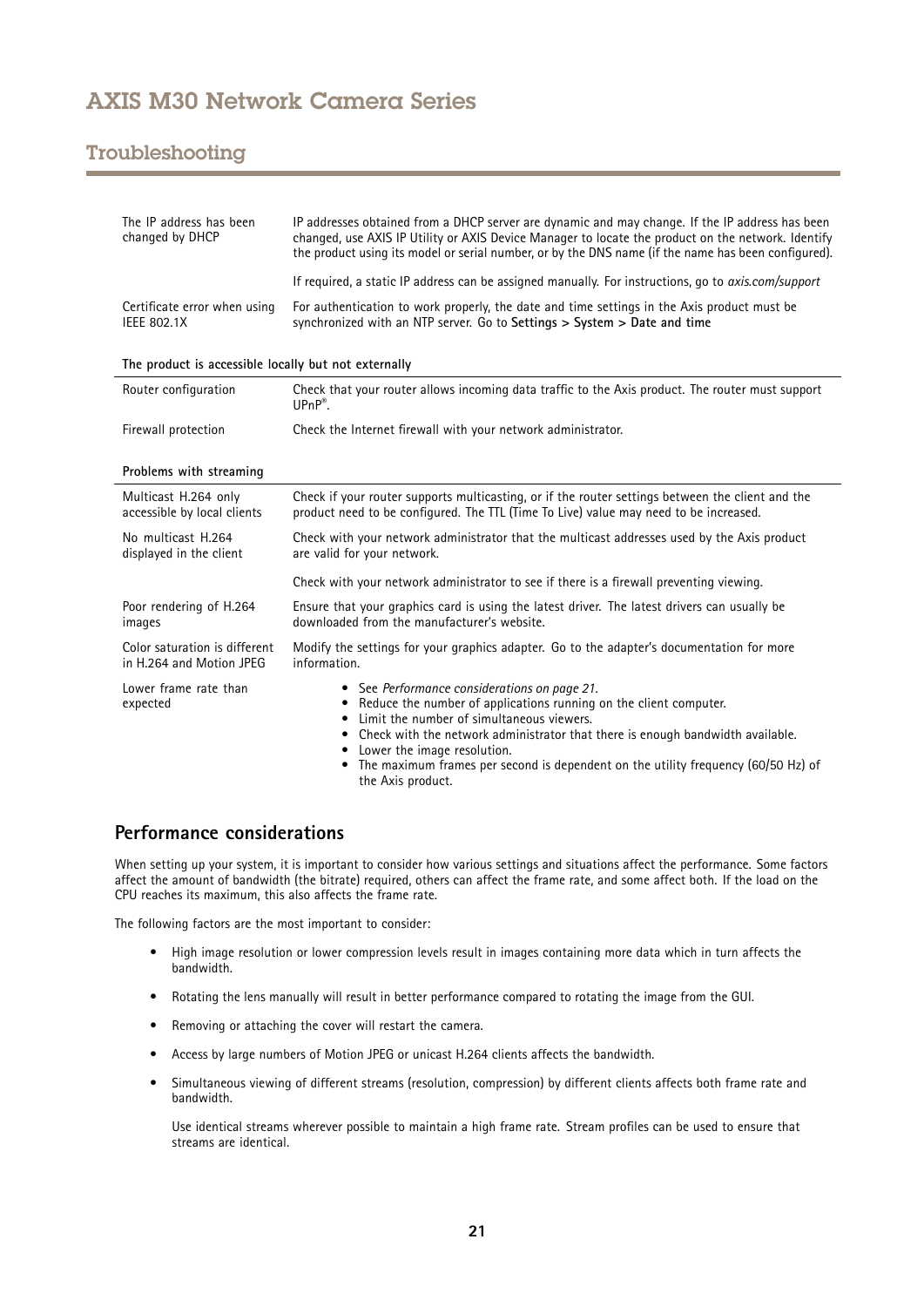## Troubleshooting

- Accessing Motion JPEG and H.264 video streams simultaneously affects both frame rate and bandwidth.
- Heavy usage of event settings affects the product's CPU load which in turn affects the frame rate.
- Using HTTPS may reduce frame rate, in particular if streaming Motion JPEG.
- Heavy network utilization due to poor infrastructure affects the bandwidth.
- Viewing on poorly performing client computers lowers perceived performance and affects frame rate.
- • Running multiple AXIS Camera Application Platform (ACAP) applications simultaneously may affect the frame rate and the general performance.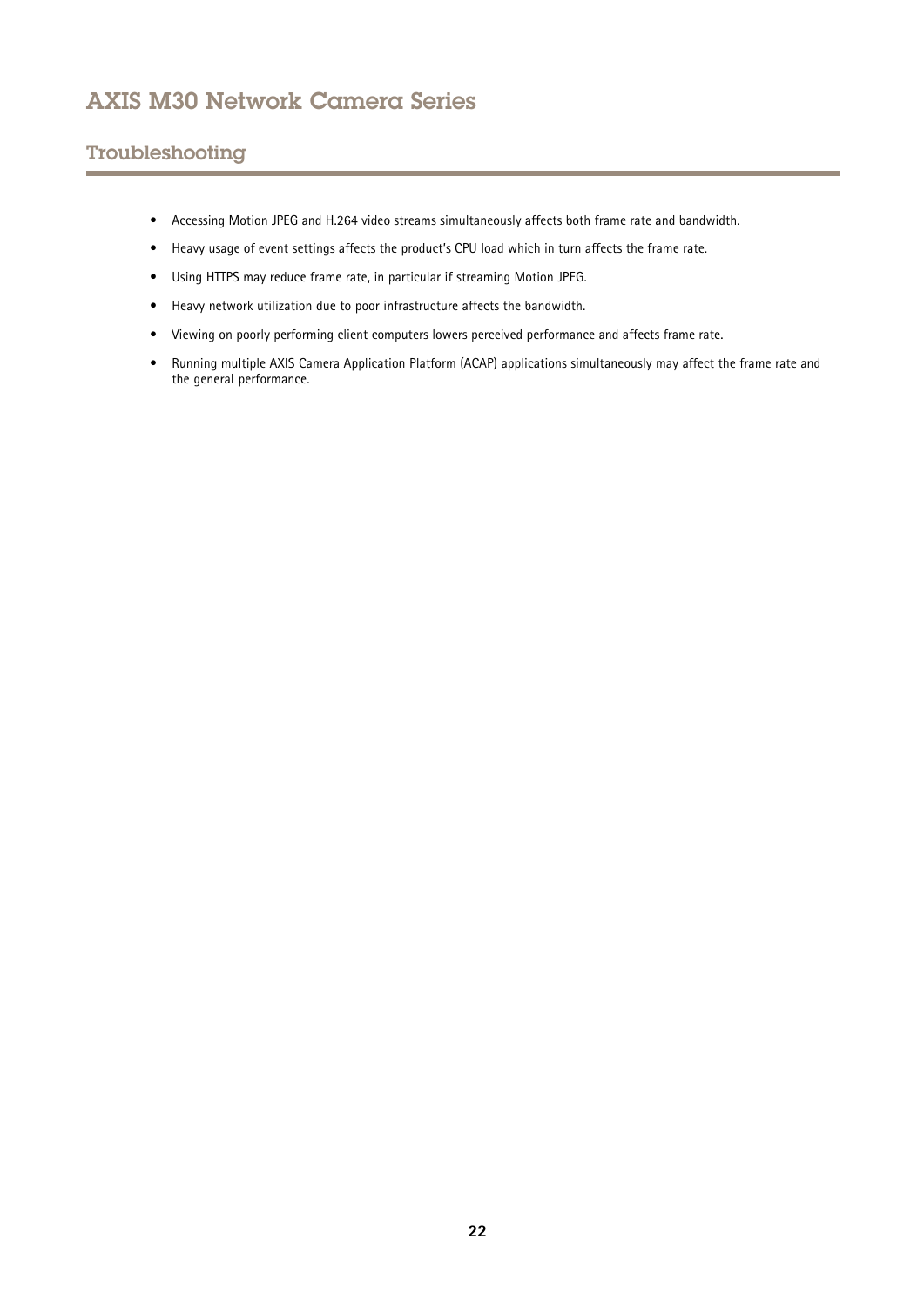## <span id="page-22-0"></span>Specifications

### Specifications

To find the latest version of the product's datasheet, go to the product page on *axis.com* and locate **Support & Documentation**.

### **LED indicators**

#### Note

The Status LED can be configured to flash while an event is active.

| <b>Status LED</b> | Indication                                                                          |
|-------------------|-------------------------------------------------------------------------------------|
| Unlit             | Connection and normal operation.                                                    |
| Green             | Shows steady green for 10 seconds for normal operation after startup completed.     |
| Amber             | Steady during startup. Flashes during firmware upgrade or reset to factory default. |
| Amber/Red         | Flashes amber/red if network connection is unavailable or lost.                     |
| Red               | Firmware upgrade failure.                                                           |

## **SD card slot**

### *NOTICE*

- Risk of damage to SD card. Do not use sharp tools, metal objects, or excessive force when inserting or removing the SD card. Use your fingers to insert and remove the card.
- Risk of data loss and corrupted recordings. Do not remove the SD card while the product is running. Unmount the SD card from the product's webpage before removal.

This product supports microSD/microSDHC/microSDXC cards.

For SD card recommendations, see *axis.com*

microSD, microSDHC, and microSDXC Logos are trademarks of SD-3C LLC. microSD, microSDHC, microSDXC are trademarks or registered trademarks of SD-3C, LLC in the United States, other countries or both.

## **Buttons**

#### **Control button**

The control button is used for:

- Resetting the product to factory default settings. See *How to reset to factory default [settings](#page-18-0) on page [19](#page-18-0)*.
- • Connecting to an AXIS Video Hosting System service. To connect, press and hold the button for about 3 seconds until the status LED flashes green.

## **Connectors**

### **HDMI connector**

Use the <code>HDMITM</code> connector to connect a display or public view monitor.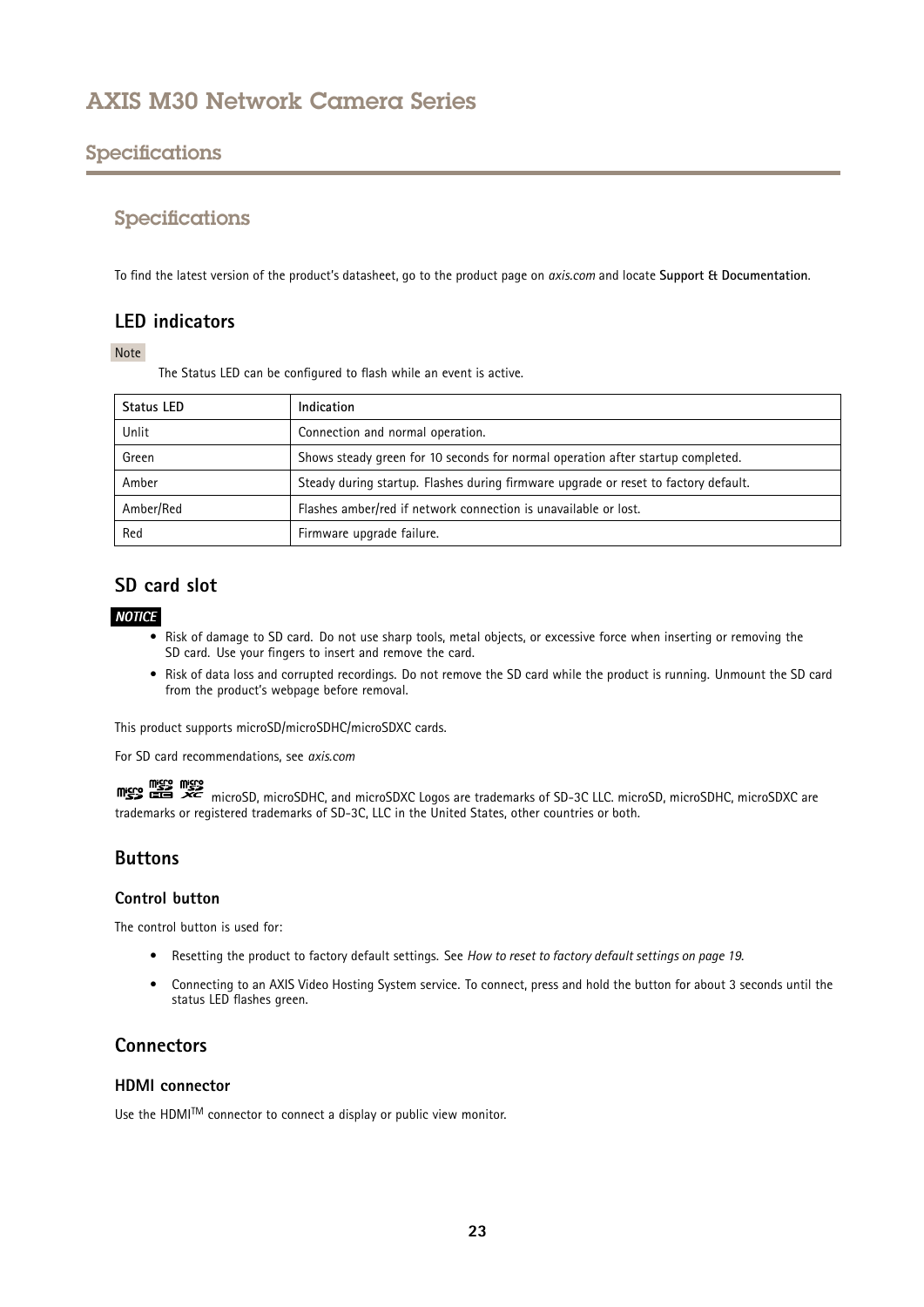## <span id="page-23-0"></span>Specifications

#### **Network connector**

RJ45 Ethernet connector with Power over Ethernet (PoE).

### **I/O connector**

Use the I/O connector with external devices in combination with, for example, motion detection, event triggering, and alarm notifications. In addition to the <sup>0</sup> V DC reference point and power (DC output), the I/O connector provides the interface to:

**Digital input -** For connecting devices that can toggle between an open and closed circuit, for example PIR sensors, door/window contacts, and glass break detectors.

**Supervised input -** Enables possibility to detect tampering on <sup>a</sup> digital input.

**Digital output -** For connecting external devices such as relays and LEDs. Connected devices can be activated by the VAPIX® Application Programming Interface or from the product's webpage.

4-pin terminal block



| <b>Function</b>                      | Pin                                                                                                                                                                                                                         | <b>Notes</b>                                                                                                                                                                                                             | <b>Specifications</b>                   |
|--------------------------------------|-----------------------------------------------------------------------------------------------------------------------------------------------------------------------------------------------------------------------------|--------------------------------------------------------------------------------------------------------------------------------------------------------------------------------------------------------------------------|-----------------------------------------|
| DC ground                            |                                                                                                                                                                                                                             |                                                                                                                                                                                                                          | 0 V DC                                  |
| DC output                            | 2                                                                                                                                                                                                                           | Can be used to power auxiliary equipment.<br>Note: This pin can only be used as power out.                                                                                                                               | 12 V DC<br>Max $load = 25 mA$           |
| Digital Input or<br>Supervised Input | 3                                                                                                                                                                                                                           | Connect to pin 1 to activate, or leave floating (unconnected)<br>to deactivate. To use supervised input, install end-of-line<br>resistors. See connection diagram for information about how<br>to connect the resistors. | 0 to max $30$ V DC                      |
| Digital Output                       | 4<br>Connect to pin 1 to activate, or leave floating (unconnected)<br>to deactivate. If used with an inductive load, e.g., a relay,<br>connect a diode in parallel with the load, to protect against<br>voltage transients. |                                                                                                                                                                                                                          | 0 to max 30 V DC, open drain,<br>100 mA |

**Example**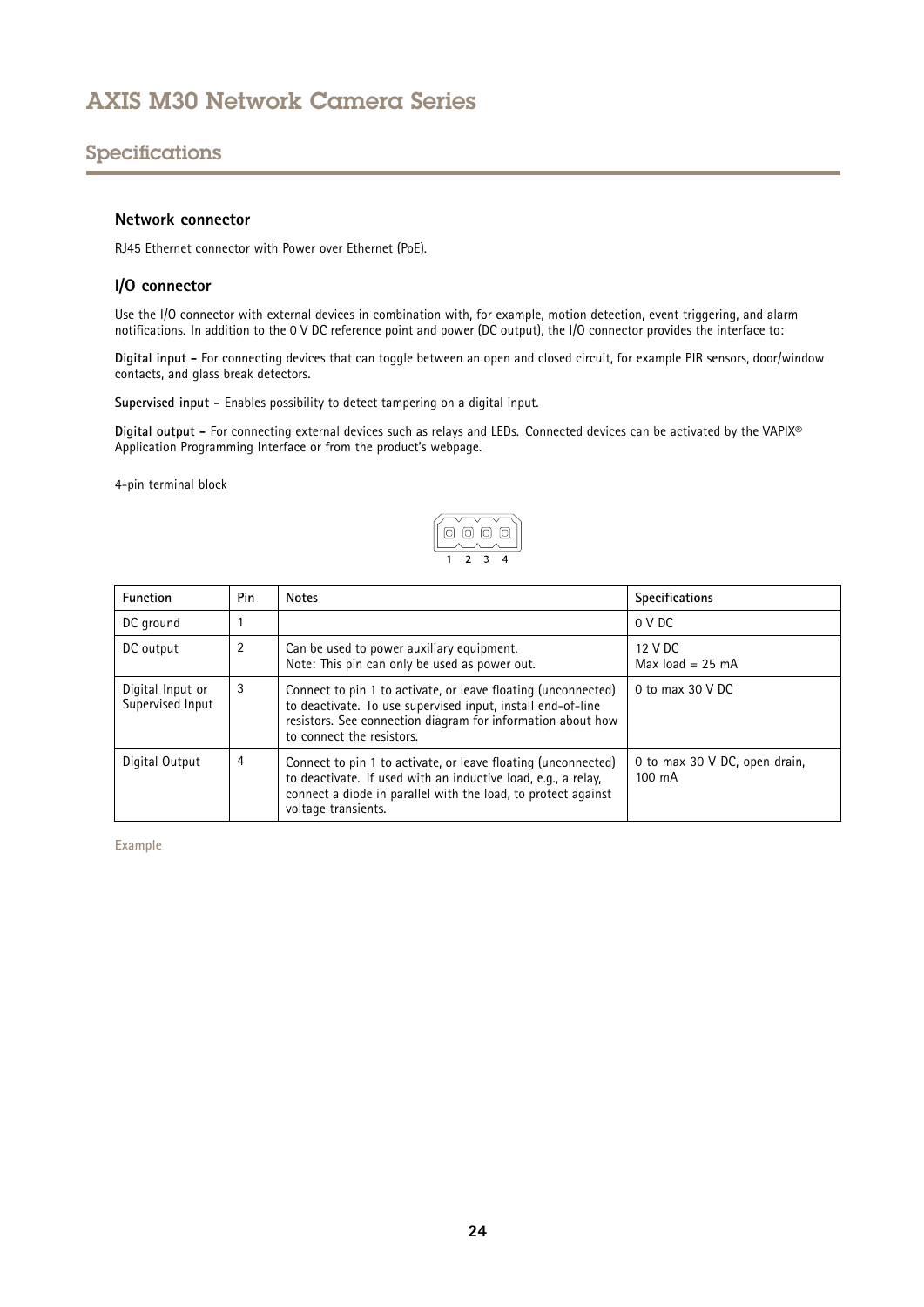## Specifications



*1 DC ground*

*2 DC output 12 V, max 25 mA <sup>3</sup> I/O supervised input*

*<sup>4</sup> I/O digital output*